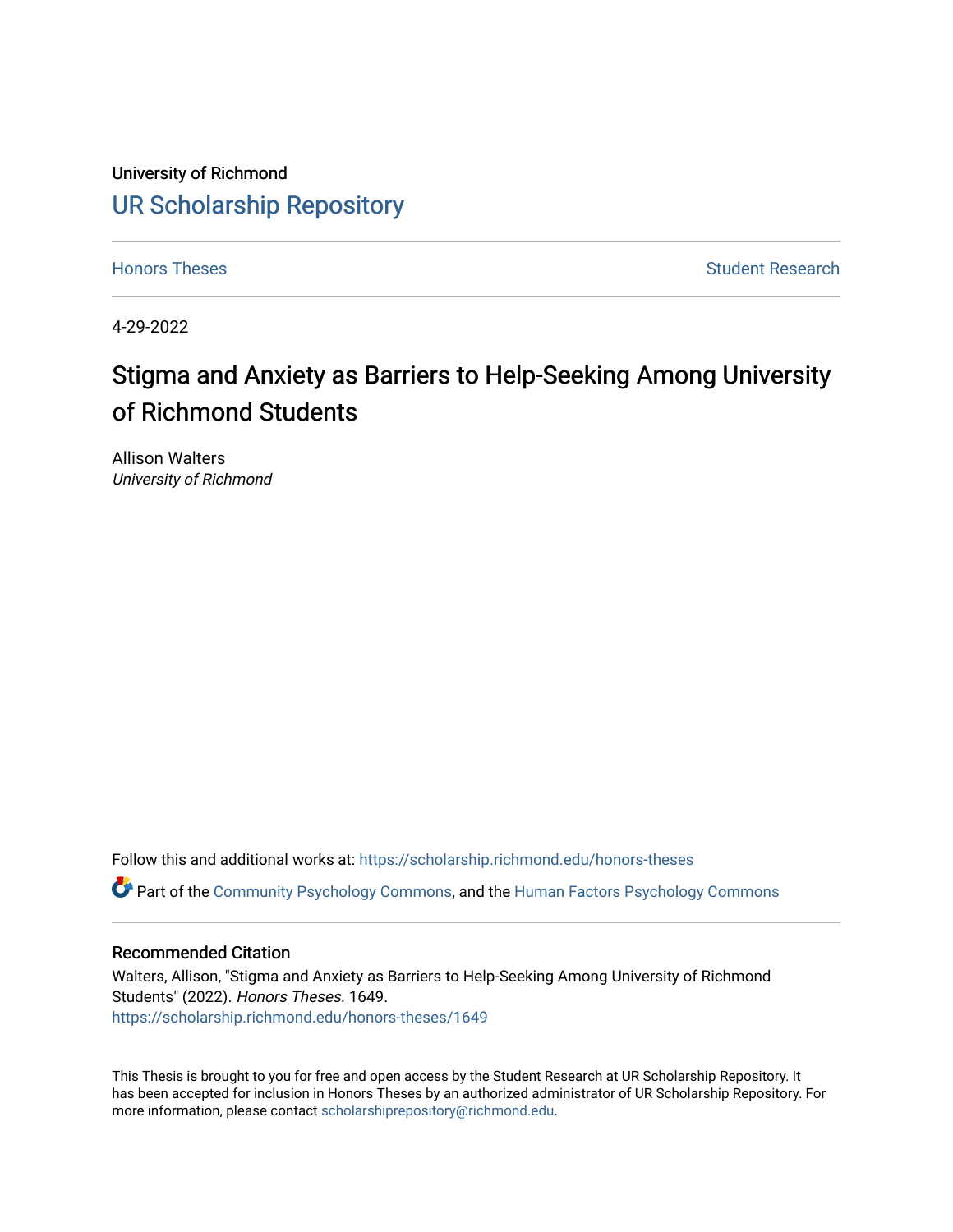Stigma and Anxiety as Barriers to Help-Seeking Among University of Richmond Students

by

Allison Walters

Honors Thesis Submitted to:

Psychology Department University of Richmond Richmond, VA

April 29, 2022

Advisor: Dr. Kristjen Lundberg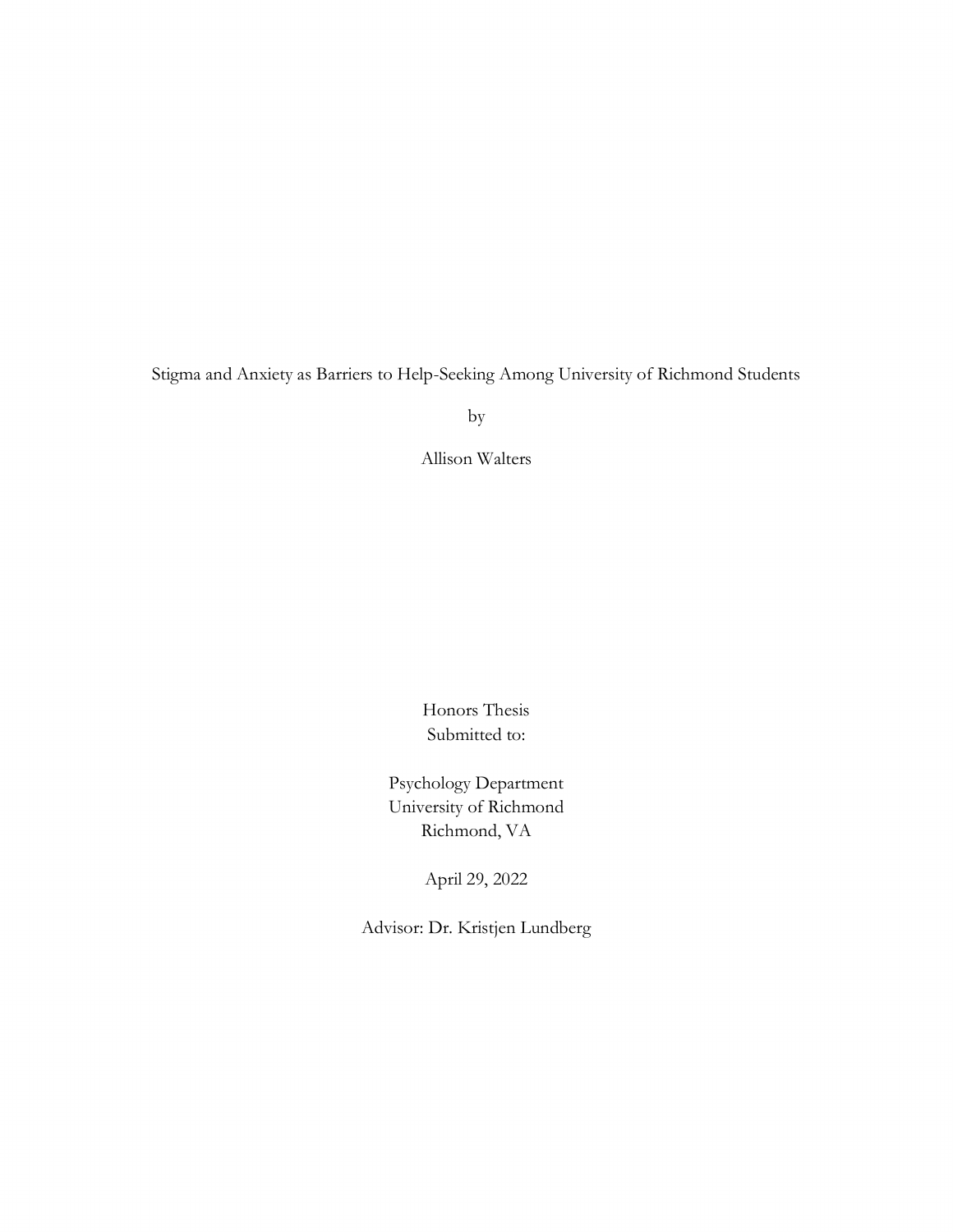#### **Abstract**

There is a growing need for mental health services in the United States due to increased rates of psychopathology. Emerging adults, ages ranging from 18 to 24 years, experience high rates of psychopathology and thus have a strong need for available mental health treatments (Eisenberg et al., 2007). Despite this need and the efficacy of mental health treatment as a whole, there are many barriers to treatment utilization, including stigma. This study examines level of anxiety and stigma as barriers to help-seeking using data collected through the Healthy Minds Survey at the University of Richmond. Moderation analyses revealed that anxiety was less strongly related to greater perceived need for mental health treatment among those with higher levels of perceived stigma. However, anxiety was more strongly related to current enrollment in therapy among those with higher levels of perceived and personal stigma, particularly for White students (though not students of color). These results suggest that anxiety itself may not be a barrier to treatment in this population, though additional research is needed to ascertain the role of stigma as a barrier to help-seeking. They also suggest the need for alternative theoretical models to be examined when exploring barriers to mental health treatment among students of color.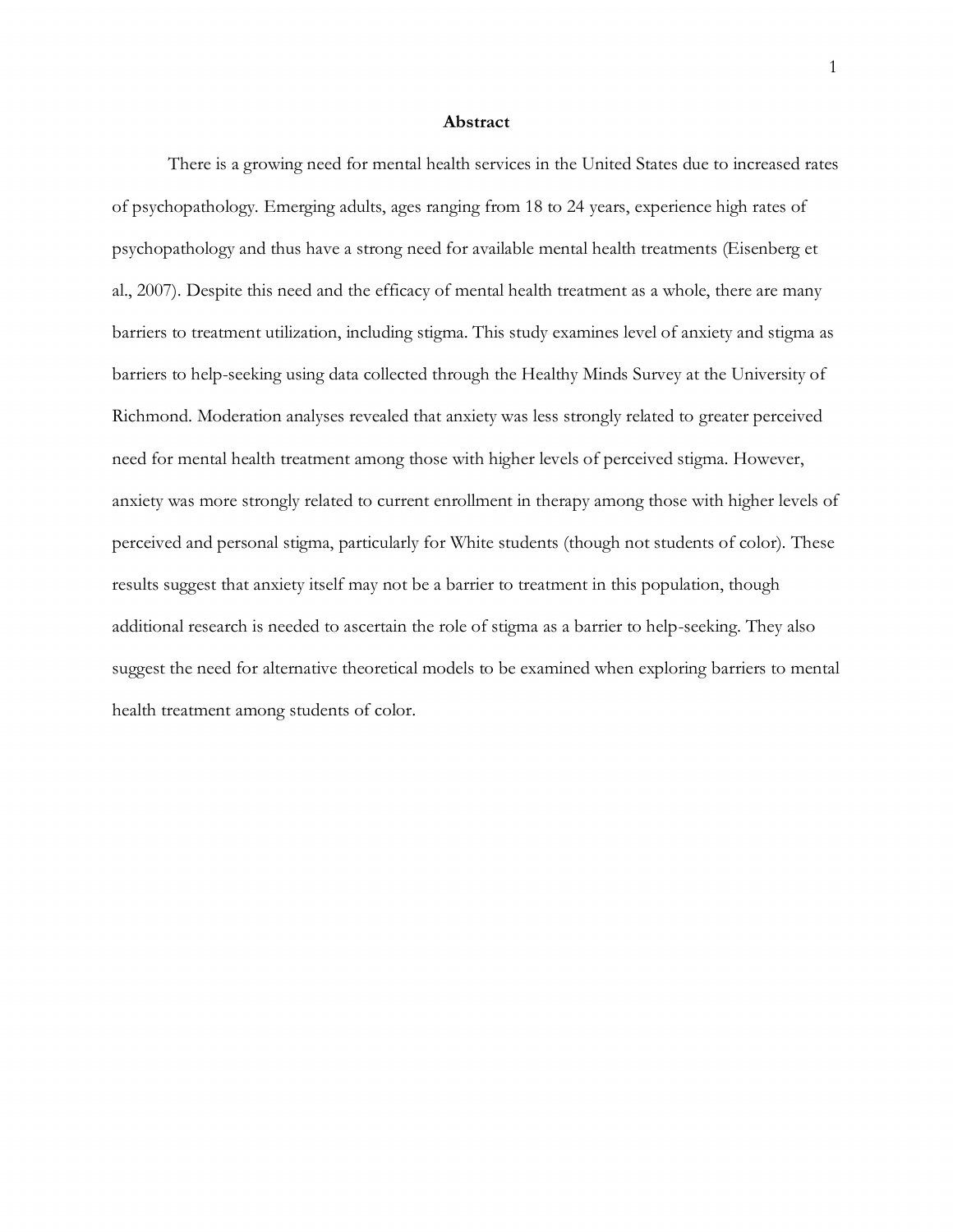#### **Stigma and Anxiety as Barriers to Help-Seeking Among University of Richmond Students**

There is a growing mental health crisis in the United States. A startling 40% of Americans with a 12-month severe mental illness do not receive any treatment (Wang et al., 2007). This is unfortunate considering the reduction in symptom severity that treatment and counseling can provide (Satcher, 2000). Emerging adults in particular are likely to not utilize mental health treatment options, a concerning report given the high prevalence of mental illness within the population (American College Health Association, 2009; Drum et al., 2009; Eisenberg et al., 2007). The current study examines the extent to which anxiety symptom severity and stigma towards mental health treatments act as barriers to help-seeking. In doing so, I hope to identify means of reducing the discrepancy between the pervasiveness of mental illness and the underutilization of mental health resources by emerging adults.

### **Help-Seeking**

Help-seeking can be characterized as one's likelihood to seek mental health treatment and includes two facets: help-seeking intentions and help-seeking behavior (Barney et al., 2006). Helpseeking *intentions* represents the extent to which an individual acknowledges their need for mental health treatment, while help-seeking *behavior* represents actions an individual has taken in seeking out mental health treatment. Perhaps it is worth stating the obvious, too: that help-seeking is a positive outcome in this context. The efficacy of treatment for mental health disorders has been repeatedly and robustly shown. Cognitive therapy has been shown to reduce symptoms of anxiety and depression, ultimately increasing the well-being of individuals who use such treatment (Hanrahan et al., 2013, Weitz et al., 2018). Individuals with symptoms of mental illness who are dissuaded from seeking treatment tend to have lower psychological well-being than peers seeking mental health treatments (Davlasheridze et al., 2018). Additionally, the chronic stress associated with impaired psychological well-being predicts reductions in physical health, with both facets of health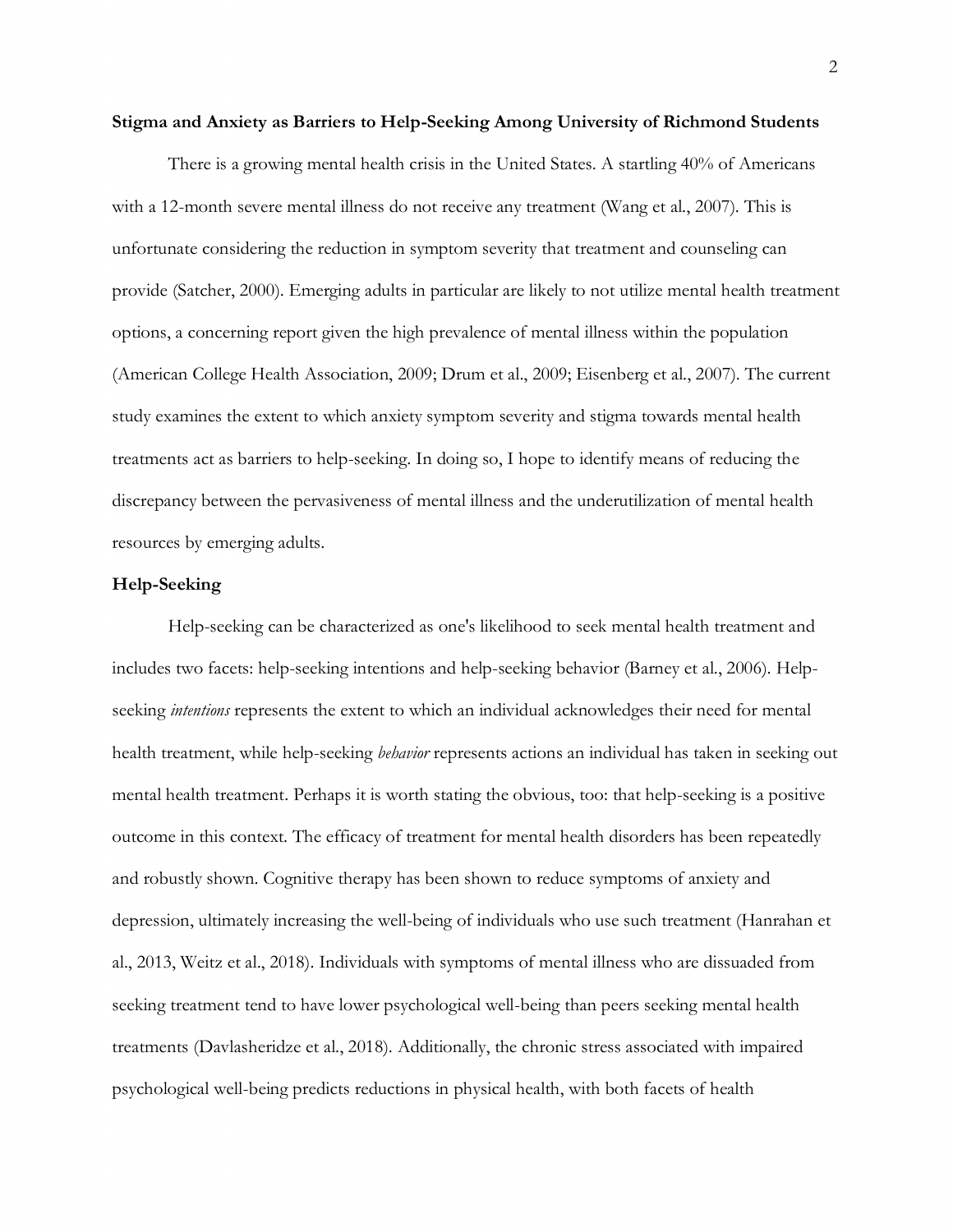independently predicting reduced economic output among those with untreated mental health conditions (Davlasheridze et al., 2018).

Measuring levels of help-seeking in studies related to mental health is critical because it allows for researchers to assess treatment utilization and better identify barriers to help-seeking. The reduction of barriers to help-seeking is especially important for individuals in emerging adulthood, defined as those who are 18-24 years of age, due to their comparatively high risk of developing mental illness. People in this age group are typically living on their own for the first time and either continuing to higher education or joining the work force. Partially driven by these significant changes, symptoms of psychopathology commonly emerge in young adults (Kessler et al., 2007; Patel et al., 2007). Many emerging adults with mental health problems are experiencing these symptoms for the first time and do not utilize their available mental health resources (Vanheusden et al., 2008). For example, previous research has shown that older adolescents are less likely to seek help than younger adolescents (Nearchou et al., 2018). Although this research isn't directly related to emerging adulthood, it does suggest that levels of help-seeking may diminish as adolescents age, a trend which could potentially continue into emerging adulthood.

To gain a better contextual understanding of help-seeking, it is important to examine factors serving as barriers to help-seeking. Identifying barriers allows for the possibility of removing them, which would increase the likelihood of help-seeking. Common barriers to help-seeking include difficulty accessing help, stigmatizing beliefs, perceiving one's problem(s) as not serious enough, reliance on self, and fear of negative outcomes (Salaheddin & Mason, 2016). Barriers to help-seeking are commonly divided into two categories: internal and external (Becker et al., 2014). *Internal barriers* focus more on attitudes and beliefs preventing someone from seeking help, whereas *external barriers* focus more on systemic external structures preventing someone from seeking help (e.g., cost). Even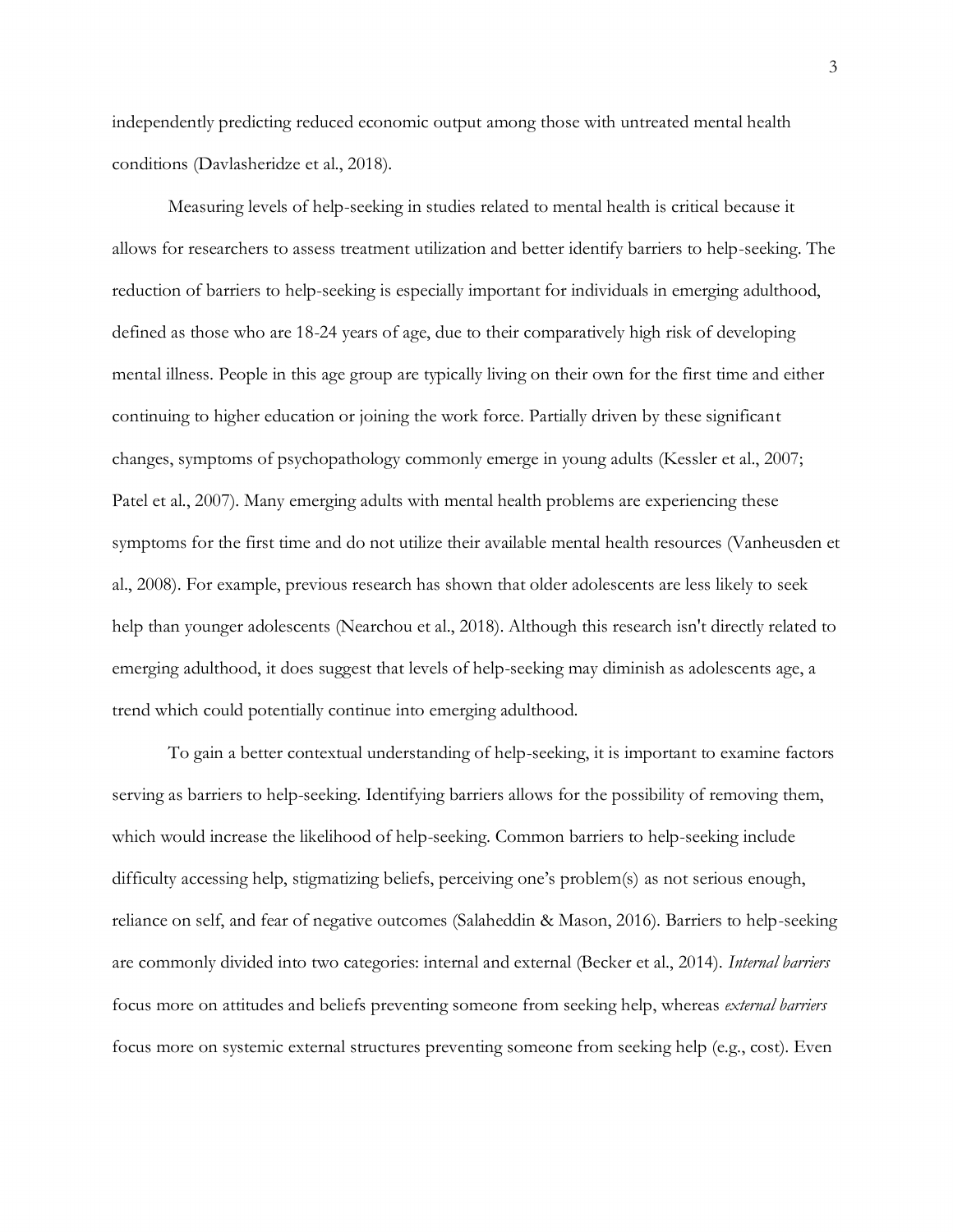through both internal and external barriers need to be addressed in order to ameliorate disparities in mental health treatment utilization, the present study focuses on a specific internal barrier: stigma. **Stigma**

Stigma is the second most commonly reported barrier to help-seeking (Radez et al., 2021). This means that the presence of stigma creates a discrepancy between mental health need and treatment utilization. To properly understand the mechanism by which stigma functions as a barrier, it is first necessary to understand the four types of stigma related to mental illness: public stigma, perceived public stigma, personal stigma, and self-stigma (Eisenberg et al., 2009). *Public stigma* refers to "negative stereotypes and prejudice about mental illness held collectively by people in a society or community" (Eisenberg et al., 2009). *Perceived public stigma* then refers to an individual's own perceptions of the public stigma. In contrast, *personal stigma* is one's personally held beliefs about mental illness, including stereotypes and prejudices. Finally, *self-stigma* is when an individual identifies as being mentally ill and applies their own stereotypes and prejudices to the self (Eisenberg et al., 2009).

Perceived public stigma and personal stigma are two constructs useful to study as barriers to help-seeking because they are easily operationalized. While it may be that self-stigma is the mechanism by which personal stigma reduces help-seeking, self-stigma is extremely hard to measure. Personal stigma gives a better sense of attitudes toward mental illness regardless of the presence of mental illness or one's acknowledgement of their own potential mental health problems (Eisenberg, 2009). Understanding these personal attitudes are important because internal attitudes influence behavior. It may be that someone with more personally held negative attitudes about mental health treatment would then be less likely to seek treatment. Additionally, someone who perceives a strong public stigma against mental health treatment may avoid getting help for fear of judgement. The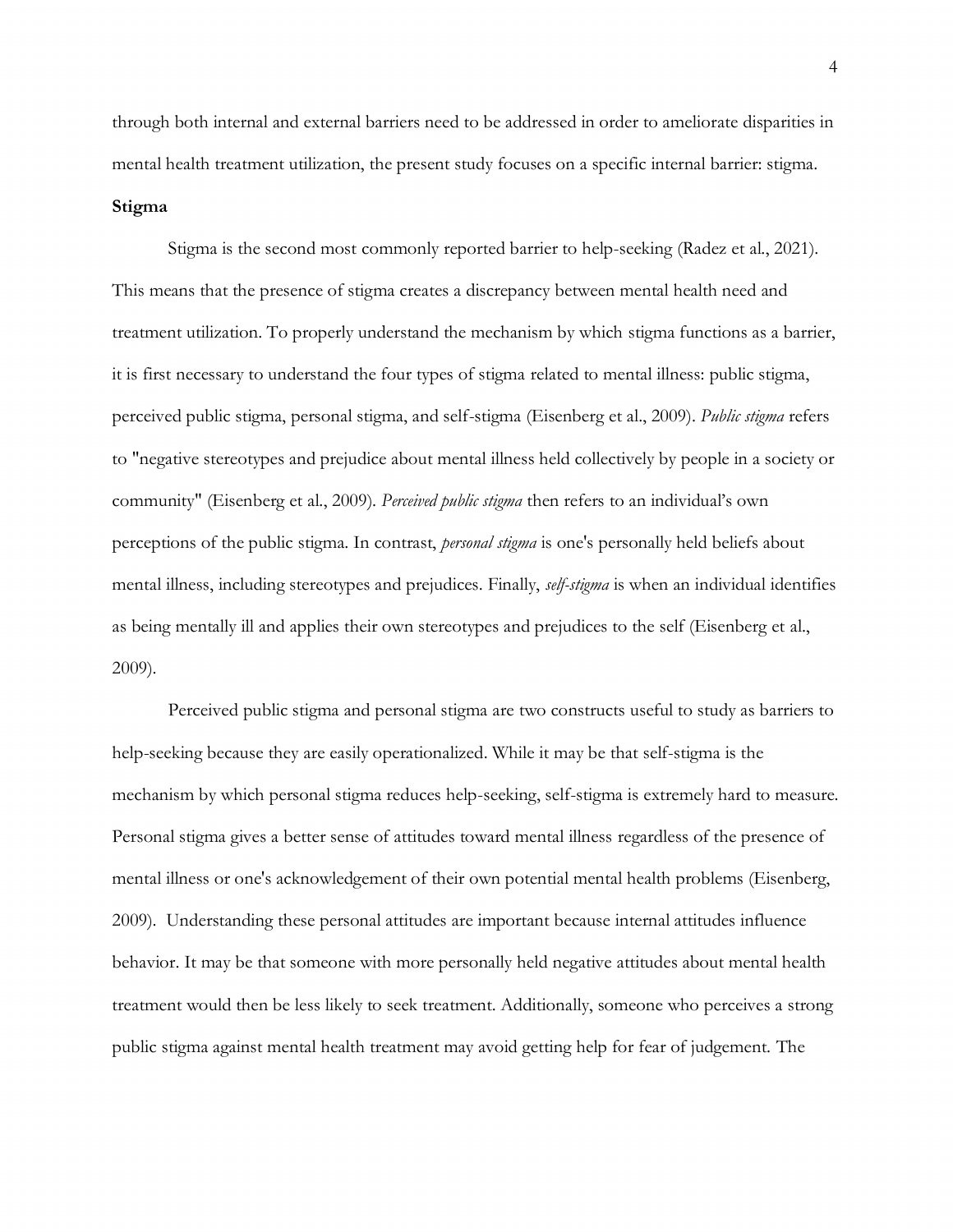literature does not question the validity of stigma as a barrier to help-seeking, but there are discrepancies as to which type of stigma is considered a more influential barrier to help-seeking.

One study found that higher levels of personal stigma were associated with lower levels of help-seeking in college students. Even though perceived public stigma was considerably higher than personal stigma in this study, perceived public stigma was not significantly associated with helpseeking (Eisenberg et al., 2009). This finding is supported by that of a later study which found that higher levels of personal stigma were associated with lower levels of perceived need. This combination would then lead to lower levels of help-seeking by those with higher levels of personal stigma (Schomerus et al., 2012). In contrast, other studies have argued that perceived public stigma, rather than personal stigma, is more influential for help-seeking (Nearchou et al., 2018). This finding that perceptions of other people's beliefs are more influential barriers to help-seeking than individual beliefs implies that the fear of public ridicule is the driving factor preventing help-seeking.

#### **Level of Anxiety**

Anxiety is another barrier to mental health treatment utilization (Radez et al., 2021). Although one may think that as level of anxiety increases, an individual would be more likely to seek treatment, it may be that after a certain threshold of anxiety is reached, they would then become less likely to seek treatment. In one study about depression, it was found that more intense symptoms predicted lower perceived need for care, which would then lead to lower help-seeking for the highly depressed person (Schomerus et al., 2012). Even though anxiety and depression are different disorders, they tend to follow the same trends; thus, this negative quadratic trend could be expected regarding anxiety due to the relationship shown in the previous study conducted on depression (Schomerus et al., 2012).

In addition to level of anxiety being an individual barrier to help-seeking, it may also serve as a base to examine stigma's moderating effect on help-seeking. One study examined the interaction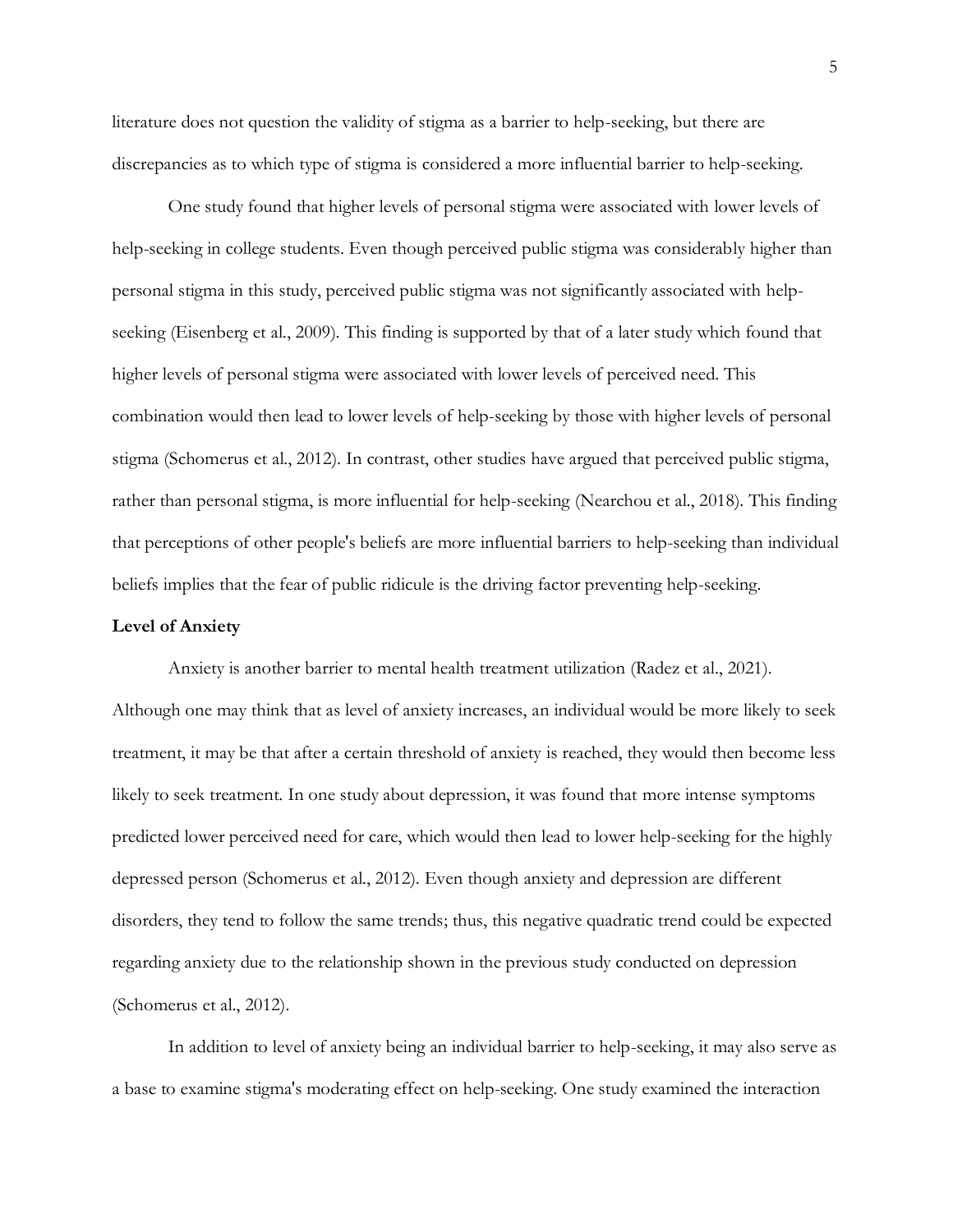between depression symptom severity and stigma as barriers to help-seeking, finding that symptom severity moderated the effect of stigma on help-seeking. When stigma was low, those with higher symptom severity were significantly more likely to seek mental health treatment than those with lower symptom severity; however, when stigma was high there was no significant difference in helpseeking between those with high symptom severity and low symptom severity (Fox et al., 2018). There are no studies of this nature, to my knowledge, examining stigma as a moderator for the relationship between anxiety symptom severity and help-seeking; therefore, the present study will attempt to close this gap in the literature.

#### **Research Questions**

This study was driven by three research questions: (1) Do stigma and anxiety symptom severity act as barriers to help-seeking? (2) Is perceived public stigma or personal stigma more significant in barring mental health treatment utilization in emerging adulthood? (3) Does anxiety symptom severity moderate the relationship between stigma and help-seeking? This study will examine both stigma and level of anxiety as individual barriers to help-seeking, as well as the potential moderating effect of level of anxiety in the relationship between stigma and help-seeking.

### **Methods**

### **Participants**

Participants for this study were recruited as part of the 2018 Healthy Minds Study's annual student survey [\(https://healthymindsnetwork.org/hms/\)](https://healthymindsnetwork.org/hms/). Recruitment messages were sent via email, which instructed participants to access a Qualtrics survey. The Healthy Minds Survey is approved by the University of Michigan Health Sciences and Behavioral Sciences Institutional Review Board. Participants and researchers are further protected by a Certificate of Confidentiality from the National Institutes of Health. Approval was obtained via the University of Richmond Institutional Review Board for this specific study.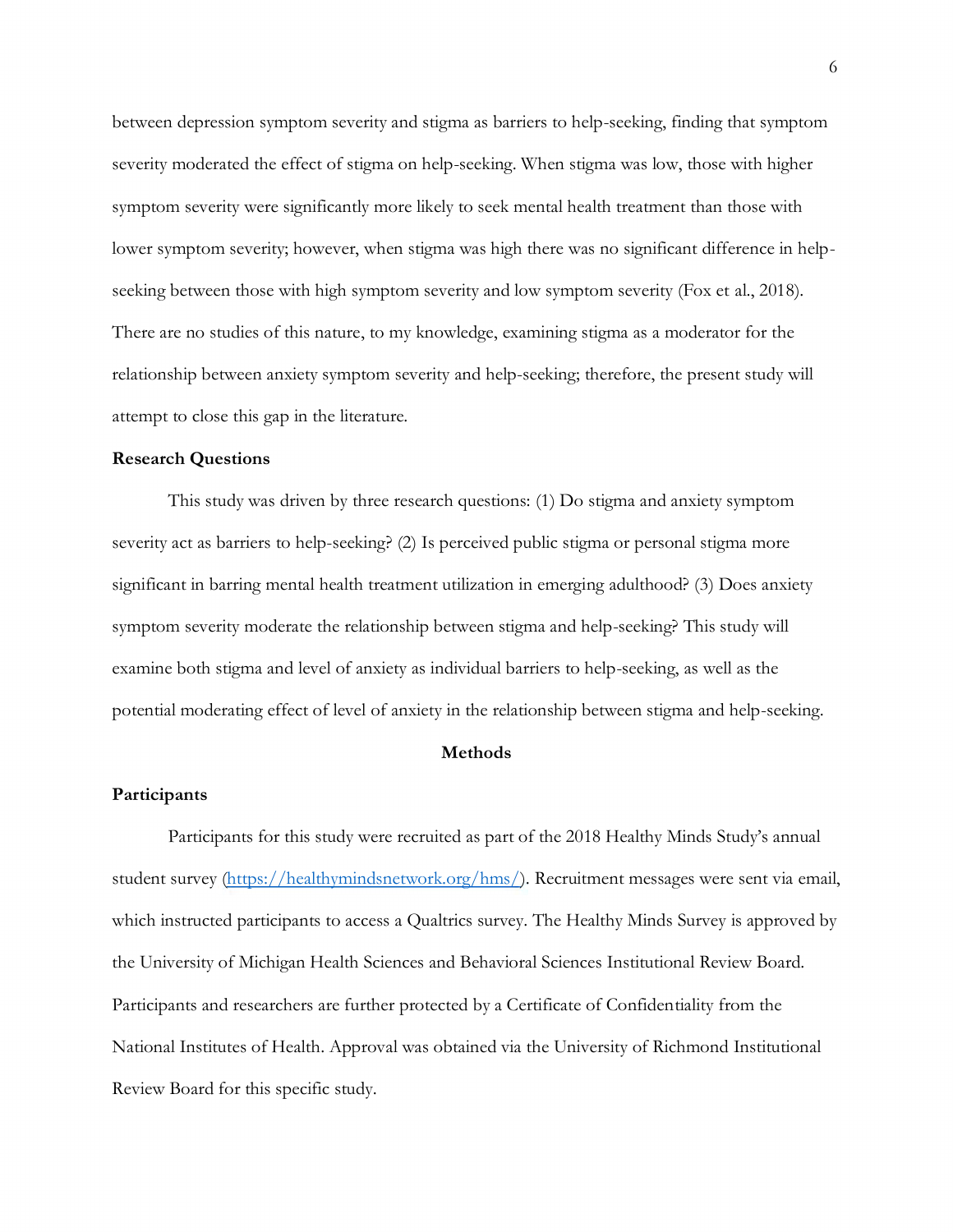#### **Measures**

**Anxiety.** Level of anxiety is measured using the General Anxiety Disorder (GAD)-7 (Spitzer et al., 2006). This measure consists of 7 questions asking about frequency of symptoms in the past 2 weeks (e.g., "Over the last 2 weeks, how often have you been bothered by the following problems? Feeling nervous, anxious or on edge"). Each question is measured on a scale from 1-4 from where 1  $=$  *not at all*,  $2 =$  *several days*,  $3 =$  *over half the days*, and  $4 =$  *nearly every day*. The responses from the 7 questions are summed to determine the severity of anxiety. A cumulative score from 0-4 indicates no anxiety, 5-9 indicates mild anxiety, 10-14 indicates moderate anxiety, and 15-21 indicates severe anxiety ( $\alpha = .83$ ).

**Stigma.** Stigma is measured in two domains, personal and perceived stigma (Eisenberg et al., 2009). Questions assessing *perceived stigma* ask about perceptions of others' beliefs (e.g., "Most people feel that receiving mental health treatment is a sign of personal failure"), whereas questions assessing *personal stigma* ask about personal beliefs (e.g., "I feel that receiving mental health treatment is a sign of personal failure"). Each domain includes three questions on a 6-point Likert scale: *strongly agree, agree, somewhat agree, somewhat disagree, disagree, strongly disagree* (Eisenberg et al., 2009) (α = .89 for perceived stigma,  $\alpha = .78$  for personal stigma). Responses were reversed (as appropriate) and then averaged within each domain such that higher scores indicate higher stigma.

**Help-Seeking.** Help-seeking is measured in two ways: *perceived need for help* and *help-seeking action*. Perceived need for help is measured by the following statement: "In the past 12 months, I needed help for emotional or mental health problems such as feeling sad, blue, anxious or nervous" This statement were measured on a 6-point Likert scale: *strongly agree, agree, somewhat agree, somewhat disagree, disagree, strongly disagree* (Eisenberg et al., 2009). Responses were then reversed such that higher scores indicate greater perceived need.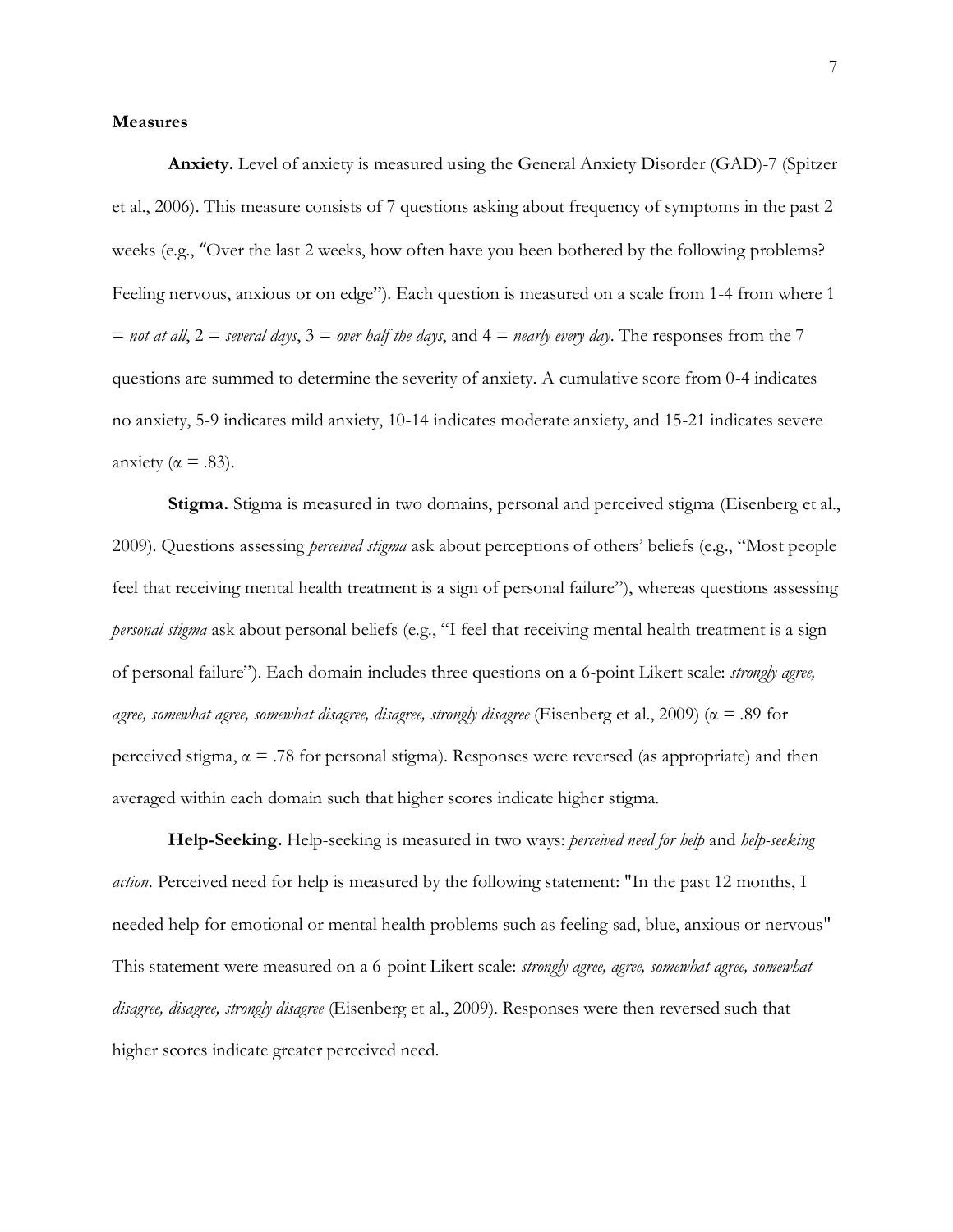Help-seeking actions are measured by the following question: "Are you currently receiving counseling or therapy?" with response choices *yes* (1) and *no* (0) (Eisenberg et al., 2009).

#### **Data Analysis Plan**

Data were analyzed using multiple linear and logistic regression. First, I planned to examine whether the relationship between level of anxiety and help-seeking is linear or quadratic. Second, I planned to test whether stigma moderates the relationship between anxiety and help-seeking such that there will be a stronger relationship between anxiety and help-seeking when stigma is low and a weaker relationship between anxiety and help-seeking when stigma is high. I planned to run this analysis with both personal and perceived stigma and both perceived need for help and help-seeking actions. Overall, I expected to see a statistically significant interaction between stigma and level of anxiety such that people with higher (versus lower) stigma and higher levels of anxiety are less likely to perceive the need for and to seek treatment.

#### **Results**

In total, 547 University of Richmond participants completed the 2018 Healthy Mind Survey, though not all participants completed all measures of interest, therefore *N*s vary across analyses. Of those who reported demographic information, 63.9% identified as female (*n* = 355), 32.9% male (*n*  $(7.180)$ , 1.1% gender non-conforming ( $n = 6$ ), 0.5% self-identifying ( $n = 3$ ), and 0.4% trans men ( $n = 180$ ) 2). Participants were between the ages of 18 and 54 years (*M* = 20.36, *SD* = 3.452). Racial-ethnic identities were as follows: 75.3% white (*n* = 412), 13.5% Asian (*n* = 74), 7.7% Hispanic (*n* = 42), 3.1% Middle Eastern (*n* = 17), 0.4% native Hawaiian or Pacific Islander (*n* = 2), and 0.7% "other" (*n*  $=$  4). In total, 13.7% of participants identified as LGBTQ+ ( $n = 75$ ).

Descriptive statistics for anxiety, perceived stigma, personal stigma, current enrollment in therapy and perceived need are shown in Table 1. Bivariate correlations for anxiety, perceived stigma, personal stigma, current enrollment in therapy, and perceived need are shown in Table 2.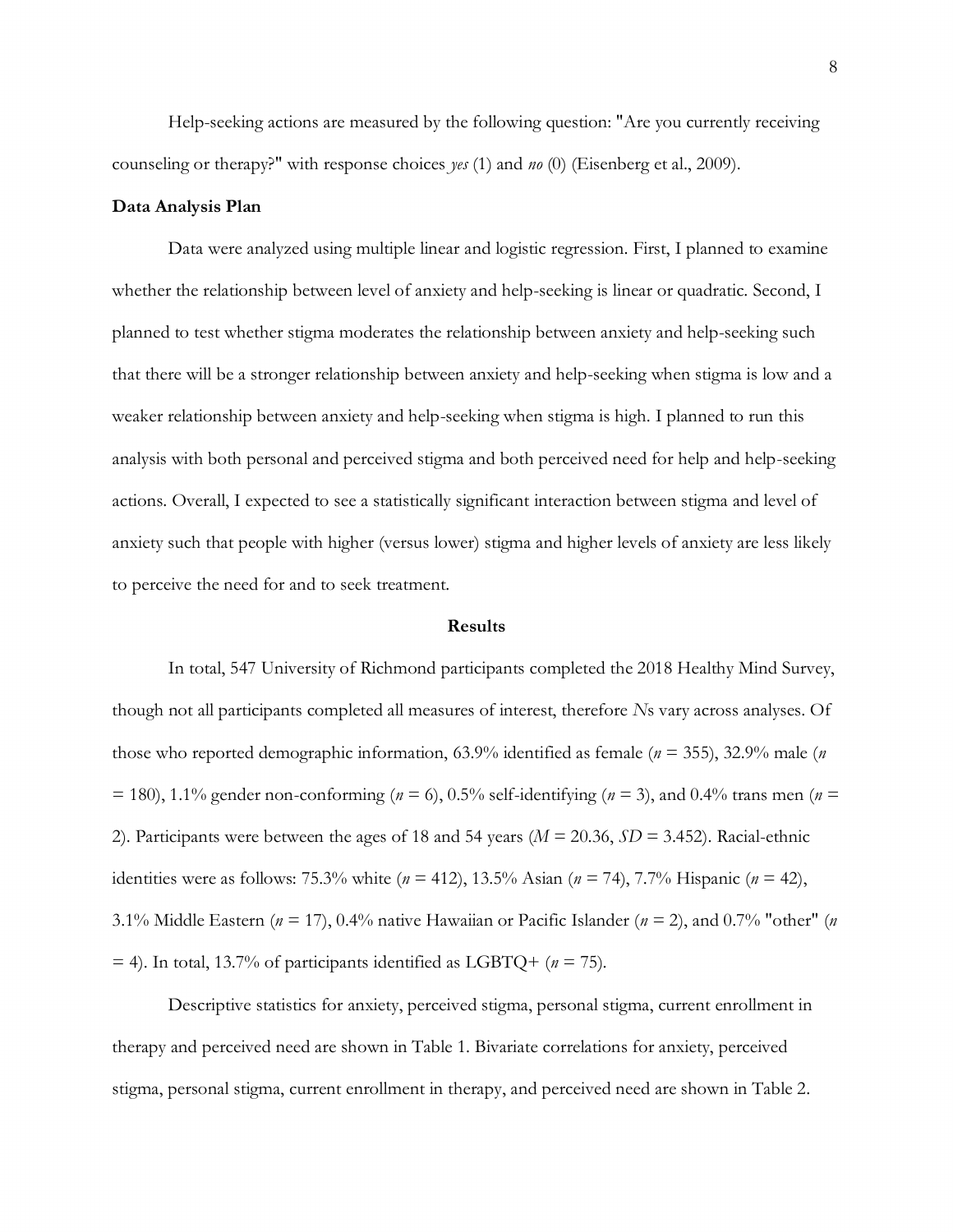There was a statistically significant relationship between anxiety  $(M = 6.39, SD = 5.28)$  and perceived stigma ( $M = 2.77$ ,  $SD = 1.01$ ) such that higher anxiety was correlated with higher perceived stigma ( $r = .17$ ,  $p < .001$ ). Additionally, there was a statistically significant relationship between perceived stigma and personal stigma ( $M = 1.53$ ,  $SD = 0.69$ ) such that higher perceived stigma was associated with higher personal stigma ( $r = .32$ ,  $p < .001$ ).

#### **Relationship between Anxiety and Help-Seeking**

To evaluate the nature of the relationship between anxiety and help-seeking, a quadratic term for anxiety was created by squaring individual mean-centered scores. Raw mean-centered scores and squared scores for anxiety were then regressed on help-seeking to represent linear and quadratic effects, respectively.

To examine perceived need, a multiple linear regression analysis was conducted, which indicated statistically significant linear  $\beta = 0.20$ ,  $\delta E = 0.02$ ,  $p < .001$ ) and quadratic effects  $\beta = -$ 0.01,  $SE = 0.002$ ,  $p = .002$ ). These estimates suggest that while perceived need increases as the level of anxiety increases, the rate of increase slows down at higher levels of anxiety. (See Figure 1.)

To examine current enrollment in therapy, a binary logistic regression analysis was conducted, which indicated only a statistically significant linear relationship  $\beta = 0.12$ ,  $SE = 0.05$ , *p*  $= .02$ ), but not a quadratic one  $\beta = -0.004$ ,  $SE = 0.01$ ,  $p = .44$ ).

Given that the quadratic relationship only occurred for the perceived need variable and to simplify the analyses presented, only linear effects are included in subsequent models.

#### **Does Stigma Moderate the Relationship between Anxiety and Help-Seeking?**

The moderating effects of stigma on the relationship between anxiety and help-seeking behaviors was evaluated using multiple linear and logistic regression analyses performed using an SPSS macro developed by Hayes (2013). Variables of interest were mean-centered prior to their analysis, such that a score of zero represented the sample mean.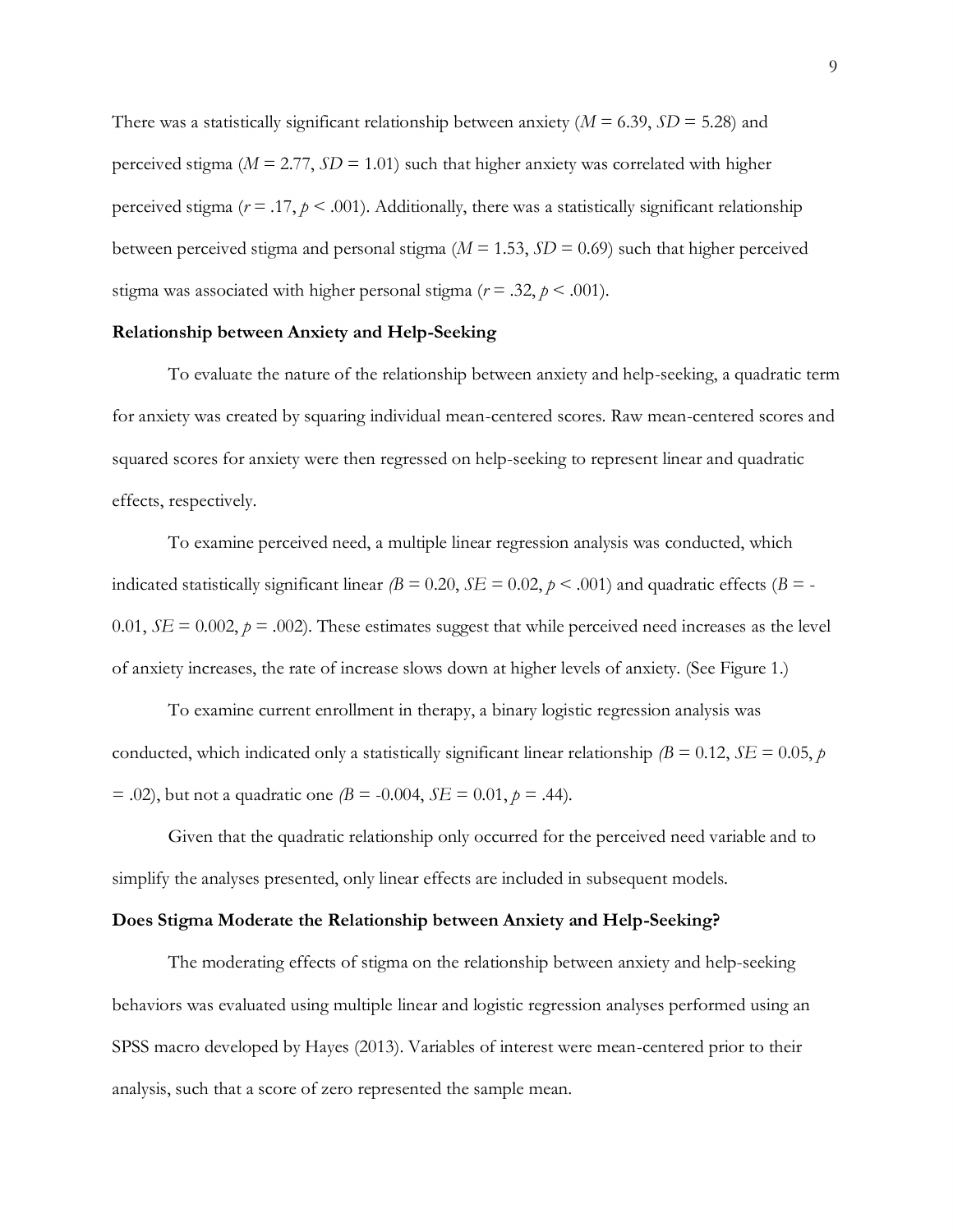In the model predicting perceived need using perceived stigma, I observed a significant main effect of anxiety ( $B = 0.16$ ,  $SE = 0.02$ ,  $p < 0.001$ ) and a marginal main effect of perceived stigma ( $B$  $= 0.16$ , *SE* = 0.08,  $p = .06$ ). These results were qualified by a statistically significant interaction term  $(B = -0.03, SE = 0.01, p = .02)$  that indicated differences in the magnitude of the relationship between anxiety and perceived need across levels of perceived stigma. Further probing of the interaction revealed that though there is a significant and positive relationship between anxiety and perceived need across levels of perceived stigma ( $p < .0001$  for all simple slopes), that relationship is weakened at higher levels of perceived stigma. (See Figure 2.)

In the model predicting perceived need using personal stigma, I observed a statistically significant main effect of anxiety  $(B = 0.16, SE = 0.02, p < .0001)$  and a non-significant main effect of personal stigma ( $B = 0.02$ ,  $SE = 0.12$ ,  $p = .87$ ). These results were not qualified by a statistically significant interaction term  $(B = -0.03, SE = 0.02, p = .25)$ .

In the model predicting current enrollment in therapy using perceived stigma, I observed a statistically significant main effect of anxiety ( $B = 0.09$ ,  $SE = 0.03$ ,  $p = .004$ ) and a non-significant main effect of perceived stigma ( $B = -0.08$ ,  $SE = 0.18$ ,  $p = .66$ ). These results were not qualified by a statistically significant interaction term  $(B = 0.04, SE = 0.03, p = .12)$ .

In the model predicting current enrollment in therapy using personal stigma, I observed a significant main effect of anxiety ( $B = 0.11$ ,  $SE = 0.04$ ,  $p = .002$ ) and a non-significant main effect of perceived stigma ( $B = -0.29$ ,  $SE = 0.32$ ,  $p = .37$ ). These results were qualified by a statistically significant interaction term ( $B = 0.16$ ,  $SE = 0.07$ ,  $p = .02$ ) that indicated differences in the magnitude of the relationship between anxiety and current enrollment in therapy across levels of personal stigma. Further probing of the interaction revealed that, though there is a significant and positive relationship between anxiety and current enrollment in therapy at moderate and high levels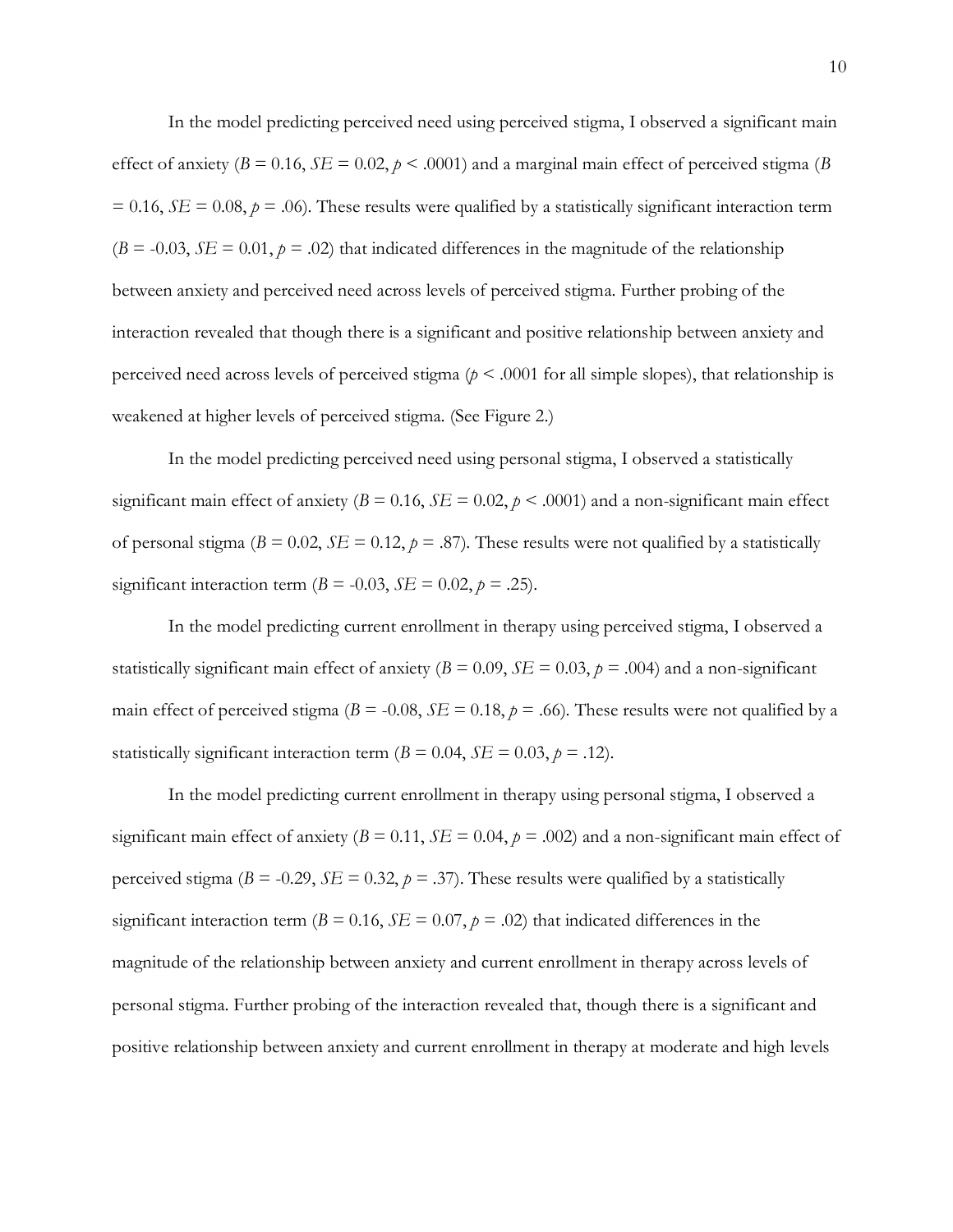of personal stigma (*p*s = .002), this relationship weakens to non-significance at low levels of personal stigma ( $p = .28$ ). (See Figure 3.)

#### **Exploring Gender and Racial Differences**

To explore the nature of the observed relationships among demographic subgroups, gender and racial-ethnic identities were introduced as higher-order moderators. Gender was dichotomized such that gender only included male and female students. Gender minority students were removed from analysis due to limited numbers. Race was dichotomized such that race included monoracial white students and students of color. Three-way interactions between anxiety, stigma, and the demographic variable were added to all base models for gender and race respectively (as well as all lower-level interactions and main effects). Although there was a main effect of gender for perceived need ( $B = -0.57$ ,  $SE = 0.19$ ,  $p = .002$ ) such that males reported greater need than females, all other main effects and interactions involving gender were non-significant (*p*s *> .*25). Therefore, these results are not discussed further.

When examining whether the preceding results were moderated by participant race, the three-way interactions between anxiety, stigma, and participant race were not significant when predicting perceived need (model with perceived stigma:  $B = 0.01$ ,  $SE = 0.03$ ,  $p = .70$ ; model with personal stigma:  $B = -0.03$ ,  $SE = 0.05$ ,  $p = .51$ ). However, the three-way interactions between anxiety, stigma, and participant race when predicting current enrollment in therapy were marginal for personal stigma and statistically significant for perceived stigma (model with perceived stigma: *B*  $= -0.15$ , *SE* = 0.07, *p* = .03; model with personal stigma: *B* = -0.25, SE = 0.15, *p* = .09). To further probe this interaction, data were disaggregated, and models were re-run separately for white students and students of color.

**Perceived Stigma.** Anxiety and perceived stigma predicted current enrollment in therapy for white participants with a significant main effect of anxiety ( $B = 0.09$ ,  $SE = 0.04$ ,  $p = .02$ ) and a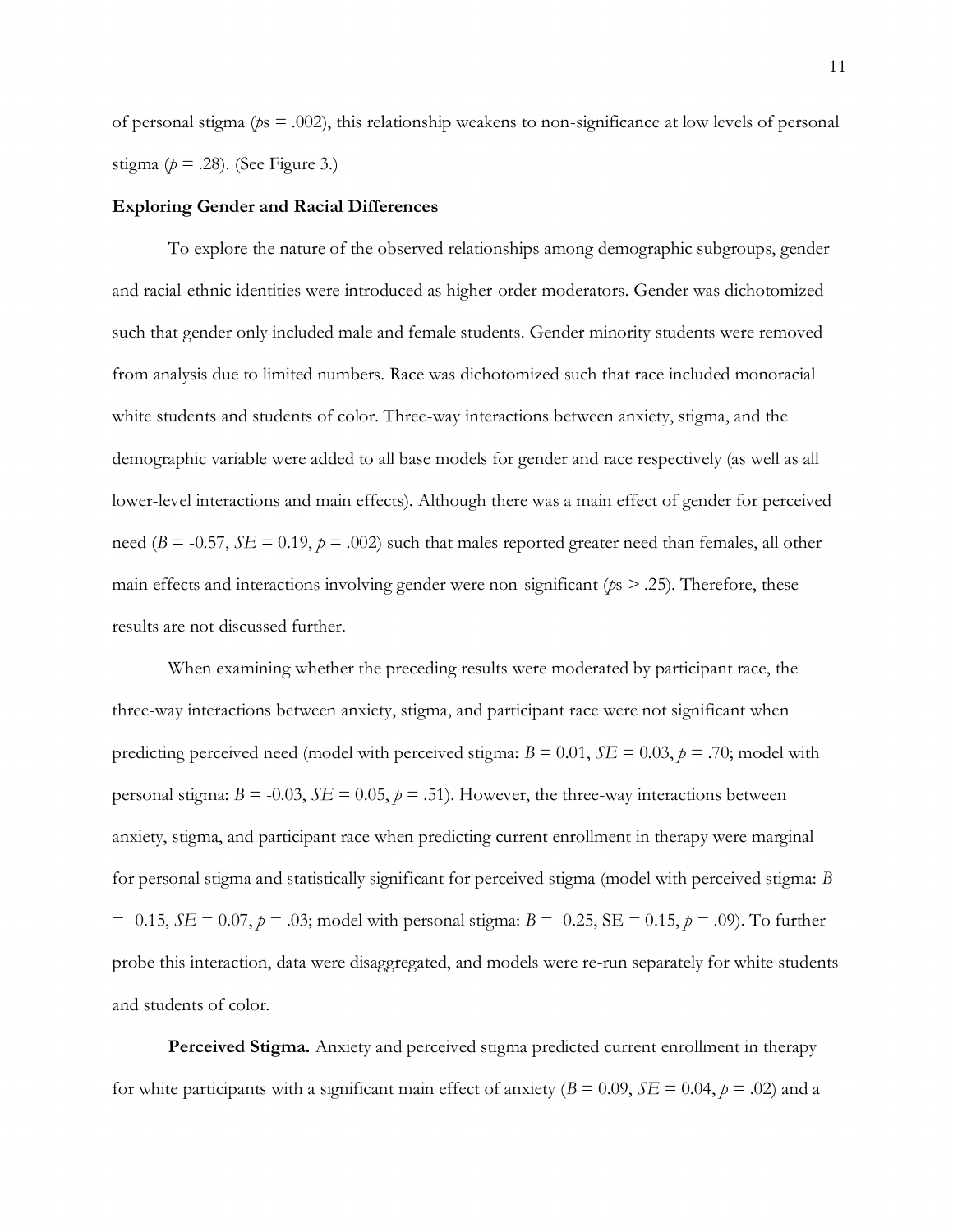non-significant main effect of perceived stigma ( $B = 0.85$ ,  $SE = 0.23$ ,  $p = .71$ ). These results were qualified by a statistically significant interaction term ( $B = 0.10$ ,  $SE = 0.04$ ,  $p = .02$ ) that indicates differences in the magnitude of the relationship between anxiety and current enrollment in therapy across levels of perceived stigma. Further probing of the interaction revealed that there is a significant and positive relationship between anxiety and current enrollment in therapy at moderate  $(p = .02)$  and high ( $p = .002$ ) levels of personal stigma, but not at low levels of perceived stigma ( $p =$ .97). In contrast, upon examination of whether anxiety and perceived stigma predicted current enrollment in therapy for students of color, the main effect of anxiety was non-significant  $(B = 0.12)$ , *SE* = 0.07, *p* = .10), as was the main effect of perceived stigma (*B* = -0.43, *SE* = 0.36, *p* = .23). These main effects were not qualified by a statistically significant interaction term ( $B = -0.06$ ,  $SE =$ 0.06,  $p = 0.34$ ), indicating no differences in the magnitude of the relationship between anxiety and current enrollment in therapy across levels of perceived stigma for students of color. (See Figure 4.)

Notably, an independent samples *t*-test found that white students (*M* = 2.68, *SD* = 0.99) had higher levels of perceived stigma than students of color (*M* = 2.97, *SD* = 1.00), a statistically significant difference of -0.28, 95% CI [-0.50, 0.07], *t*(377) = -2.58, *p* = .01.

**Personal Stigma.** Anxiety and personal stigma predicted current enrollment in therapy for white participants with a significant main effect of anxiety ( $B = 0.14$ ,  $SE = 0.05$ ,  $p = .003$ ) and a non-significant main effect of personal stigma ( $B = -0.65$ ,  $SE = 0.45$ ,  $p = .15$ ). These results were qualified by a statistically significant interaction term ( $B = 0.29$ ,  $SE = 0.11$ ,  $p = .009$ ) that indicates differences in the magnitude of the relationship between anxiety and current enrollment in therapy across levels of personal stigma. Further probing of the interaction revealed that there is a significant and positive relationship between anxiety and current enrollment in therapy at moderate  $(p = .003)$ and high ( $p = .002$ ) levels of personal stigma but not at low levels of personal stigma ( $p = .61$ ). In contrast, upon examination of whether anxiety and personal stigma predicted current enrollment in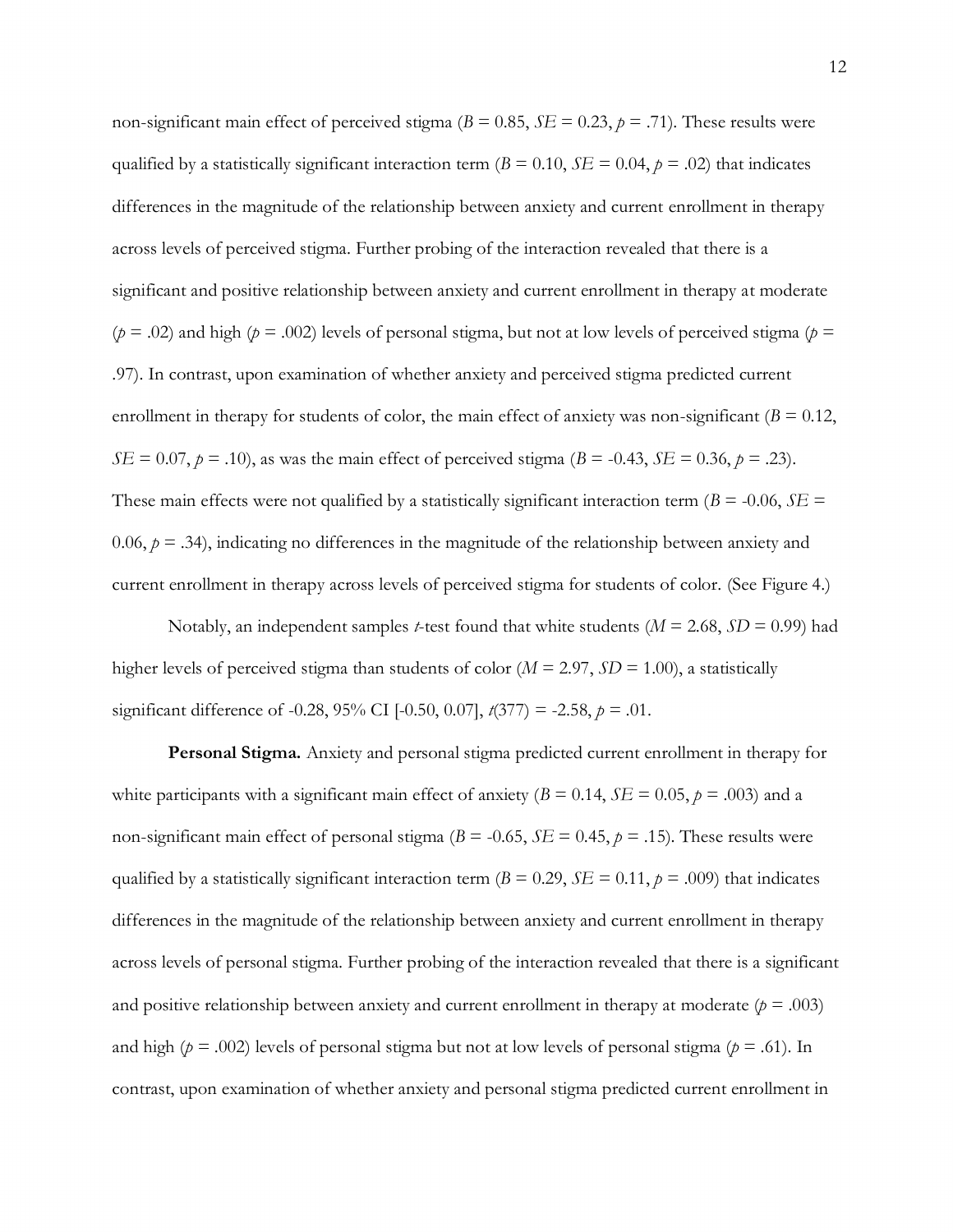therapy for students of color, the main effect of anxiety was non-significant ( $B = 0.10$ ,  $SE = 0.06$ ,  $p$ )  $=$  .12), as was the main effect of personal stigma ( $B = -0.002$ ,  $SE = 0.54$ ,  $p = .997$ ), with neither effect qualified by a statistically significant interaction term ( $B = 0.03$ ,  $SE = 0.10$ ,  $p = .72$ ). (See Figure 5.)

Notably, an independent samples *t*-test found no evidence to suggest that white students (*M*   $= 1.51, SD = 0.70$ ) differed from students of color ( $M = 1.56$ ,  $SD = 0.66$ ) in their levels of personal stigma, a non-significant difference of -0.05, 95% CI [-0.20, 0.10], *t*(377) = -0.68, *p* = .50. Additionally, there were no statistically significant mean differences in levels of anxiety and current enrollment in therapy based on race, bolstering the credibility of the moderation analysis. (See Table 3.)

### **Discussion**

This study aimed to determine the relationship between stigma, anxiety, and help-seeking among a sample of emerging adults. Stigma was examined within the domains of personal stigma and perceived stigma, while help-seeking was operationalized as perceived need for therapy and current enrollment in therapy. The present study sought to answer the fundamental question: Do anxiety and stigma function as barriers to help-seeking?

The current study suggests that anxiety is not a barrier to help-seeking, at least for this population. Anxiety and help-seeking are related in such a way that individuals with higher levels of anxiety have both a higher perceived need for therapy and a higher likelihood of being enrolled in therapy. The relationship between anxiety and perceived need for therapy is weaker at higher levels of anxiety (the quadratic effect), possibly suggesting that anxiety functions as a barrier to helpseeking once a certain threshold of anxiety is reached. Generally, as levels of anxiety increase, individuals experience more distress which, in turn, leads them to seek mental health treatment. However, at higher levels of anxiety, an individual may be so anxious that they are deterred from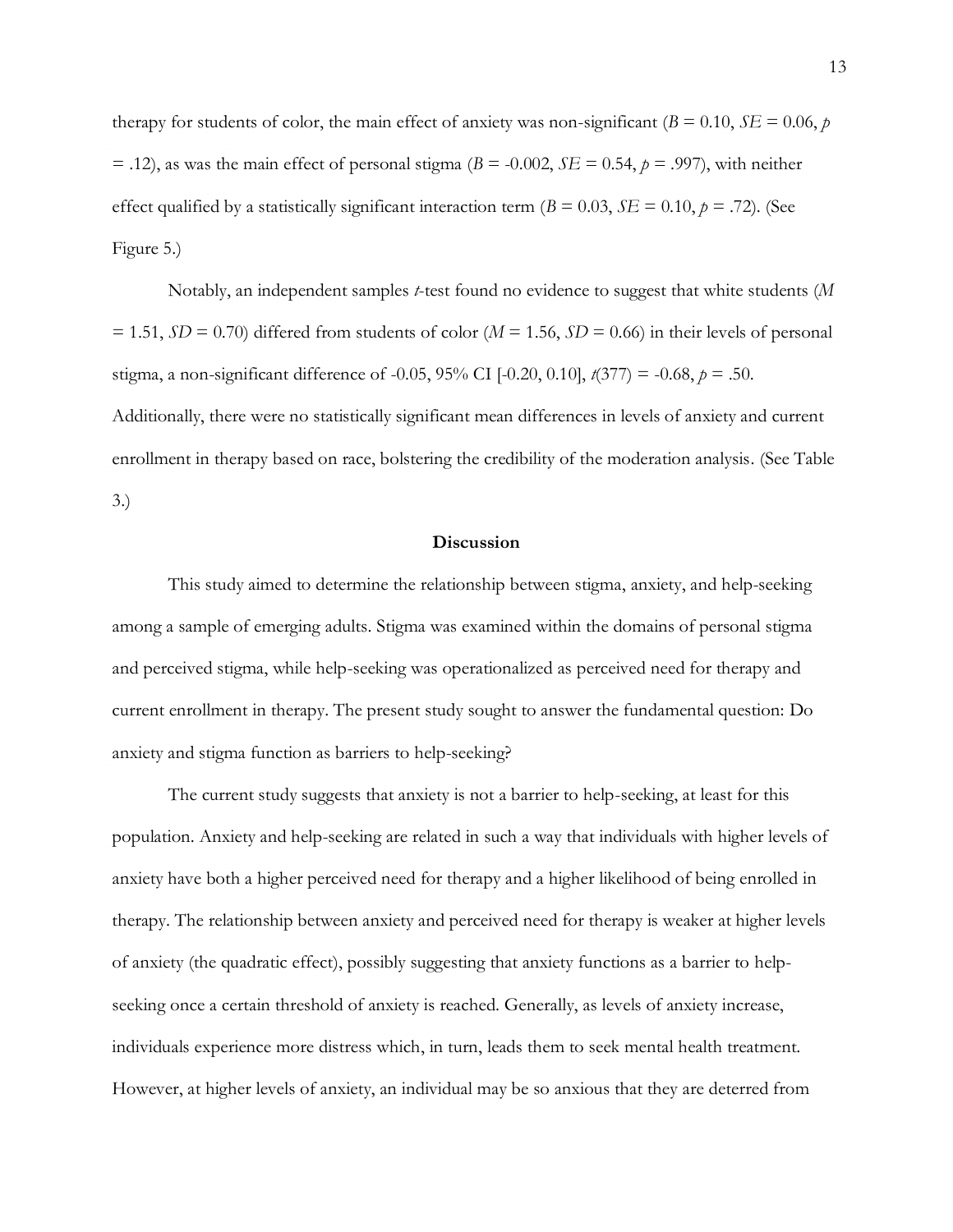going to therapy, possibly due to anxiety about therapy itself. This idea is similar to that of depression as both a motivator and barrier for getting mental health treatment (Schomerus et al., 2012). However, the observed results could also be simply due to a ceiling effect for the perceived need variable.

Neither perceived nor personal stigma were associated with current enrollment in therapy, meaning that level of stigma did not directly relate to one's likelihood to be enrolled in therapy. Personal stigma was also not associated with the perceived need for therapy, though individuals with higher levels of perceived stigma also had higher levels of perceived need for therapy. Although this is weak evidence to suggest that stigma functions as a direct barrier to help-seeking, the story becomes more complex when examining stigma as a barrier in the context of anxiety.

I predicted that there would be a stronger relationship between anxiety and help-seeking when stigma is low and a weaker relationship between anxiety and help-seeking when stigma is high. In the case of perceived stigma and help-seeking *intentions*, my hypothesis was supported: Among individuals with low levels of perceived stigma, anxiety levels were positively related to perceived need. However, as levels of perceived stigma increased, this relationship weakened such that an individuals' level of anxiety was less related with how much they thought they needed to be in therapy. This suggests that perceived stigma acts as a barrier to help-seeking on the domain of perceived need. This both extends and contradicts past literature as some studies have cited perceived stigma as a barrier to help-seeking, whereas other studies have failed to find such evidence (Nearchou et al., 2018; Eisenberg et al., 2009). Despite this discrepancy, the results of the present study make sense under the presumption that a person with high levels of perceived stigma would be less likely to seek help even despite having high levels of anxiety as a result of fear regarding public perceptions of being in therapy.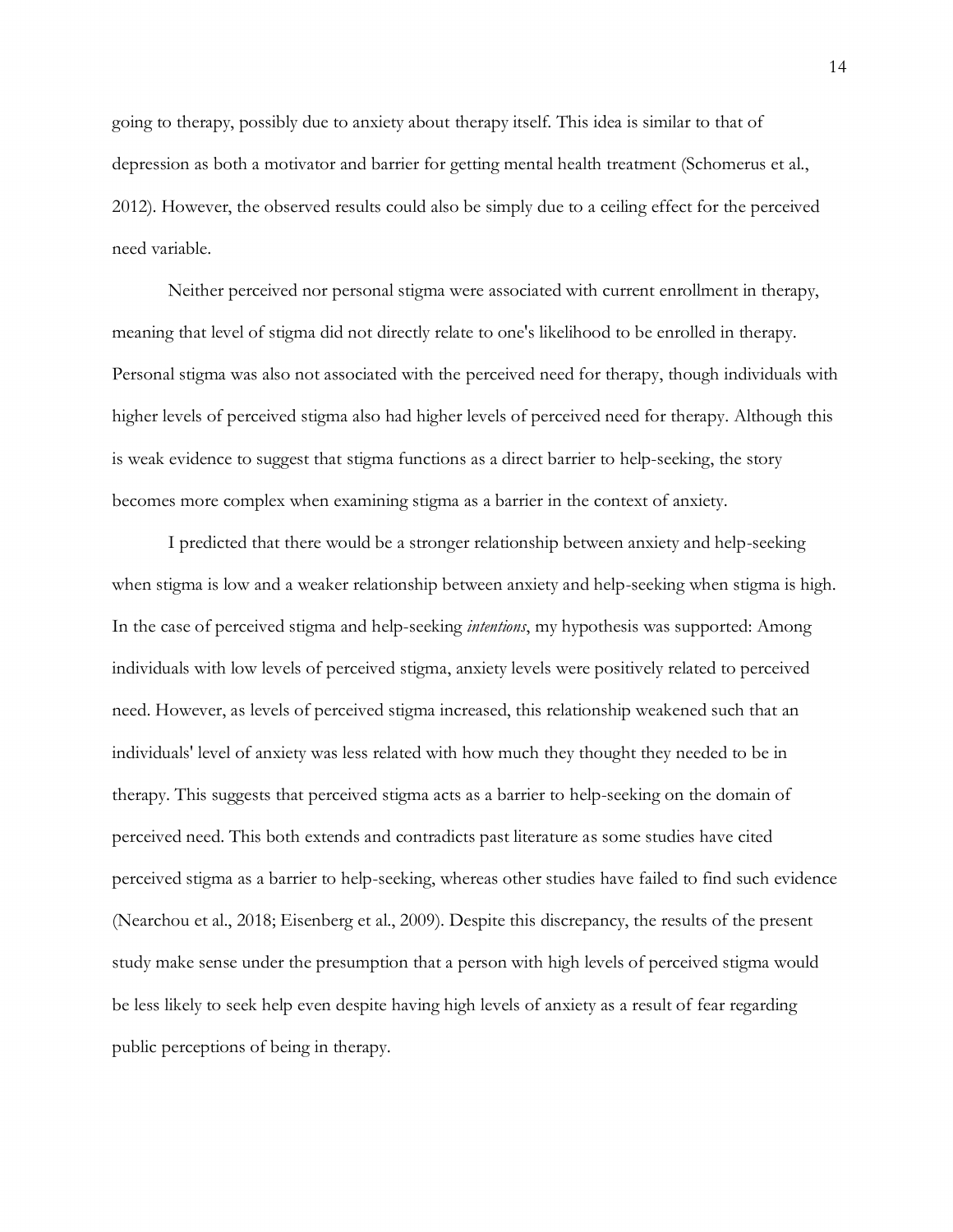However, in the case of help-seeking *action*, not only was my hypothesis not supported, but the results suggested the opposite was true, that there was a weaker relationship between anxiety and help-seeking when stigma was low, particularly among white students: White students with low levels of perceived stigma were not more likely to be enrolled in therapy at higher (versus lower) levels of anxiety. In contrast, as levels of perceived stigma increased, white students were more likely to be enrolled in therapy at higher (versus lower) levels of anxiety. This same relationship was also present for white students on the domain of personal stigma. Neither perceived nor personal stigma had a significant effect on the relationship between anxiety and help-seeking for students of color, suggesting that stigma works as a barrier in different ways dependent on race. This set of findings suggests that increased levels of personal and perceived stigma may actually increase a person's likelihood of being in therapy which is quite inconsistent with past literature (Schomerus et al., 2012). One explanation for these results is that levels of stigma may amplify anxiety symptoms which would then further motivate (white) individuals to seek help. On the other hand, it is also possible that the data could be skewed by participants who were low in anxiety and were not interested in mental health treatment. For this reason, future research on this topic should consider limiting this type of analysis to participants who screen positive for an anxiety disorder.

Past literature has debated whether personal or perceived stigma was a more significant barrier to help-seeking. Nearchou and colleagues' (2018) research suggested perceived stigma was a more significant barrier to help-seeking, whereas Schomerus and colleagues' (2012) research suggested personal stigma was a more significant barrier. If anything, the results of the present study suggest that perceived stigma may be a more significant barrier to help-seeking than personal stigma, implying that perceived stigmatizing attitudes of the public are more likely affect one's likelihood to seek help than stigmatizing beliefs held by an individual. However, it is important to note that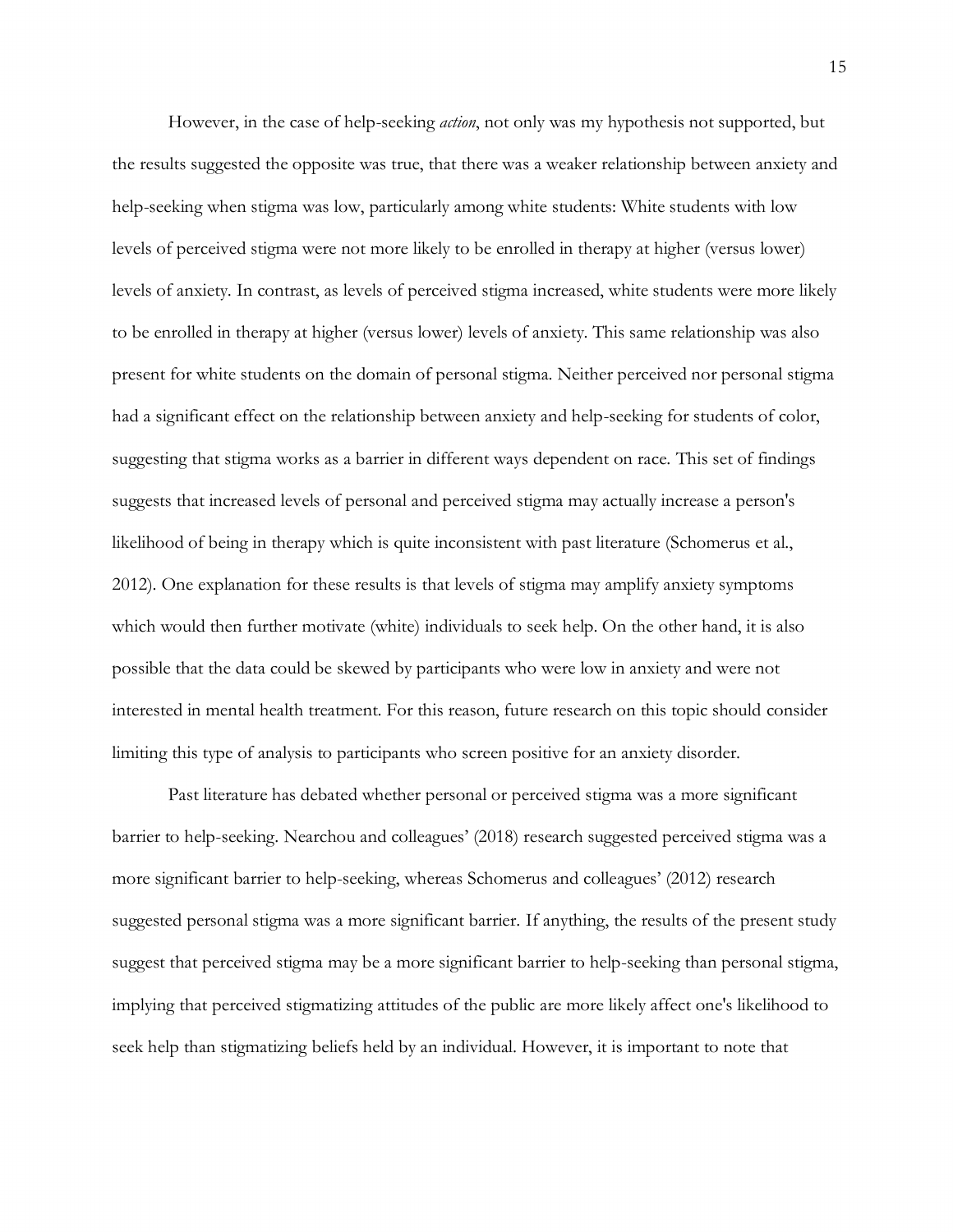perceived stigma was only a barrier for one domain of help-seeking, limiting the scope of this finding.

This study is potentially limited by socially desirable responding on the measures of stigma. Because these measures are self-report and certain responses may appear callous, it is possible that respondents responded in a manner to appear socially desirable. This might lead participants to report lower levels of anxiety or stigma than they experience in efforts to be more socially appropriate. Such a phenomenon could reduce the likelihood of observing significant relationships between the variables; however, it is also not clear that it would lead to different conclusions drawn about the relationships between these variables, especially considering the statistically significant results that did emerge despite the possibility for socially desirable responding. Additionally, there were low numbers of students in minority racial groups, necessitating that they all be combined into one group for the purposes of analysis: students of color. Such a strategy eliminates the possibility of analyzing potentially important differences across racial identities. Furthermore, this study involves a correlational and cross-sectional design, which limits the ability for drawing causal conclusions about anxiety and stigma as contributors to help-seeking. Finally, these results were specific to emerging adulthood and to a population with broad access to free mental health treatment on a university campus, so the generalizability is limited.

Future studies should explore alternate theoretical models for students of color. It is likely that there are simply additional variables at play when examining the effects of stigma and anxiety on help-seeking, especially considering students of color are on average less likely to seek help for mental health concerns than white students (Lipson et al., 2018). Future studies should further explore potential interventions to decrease the impact of stigma on help-seeking for college students. Discovering efficacious interventions would help decrease the level of unmet mental health need among emerging adulthood and increase well-being for this age group.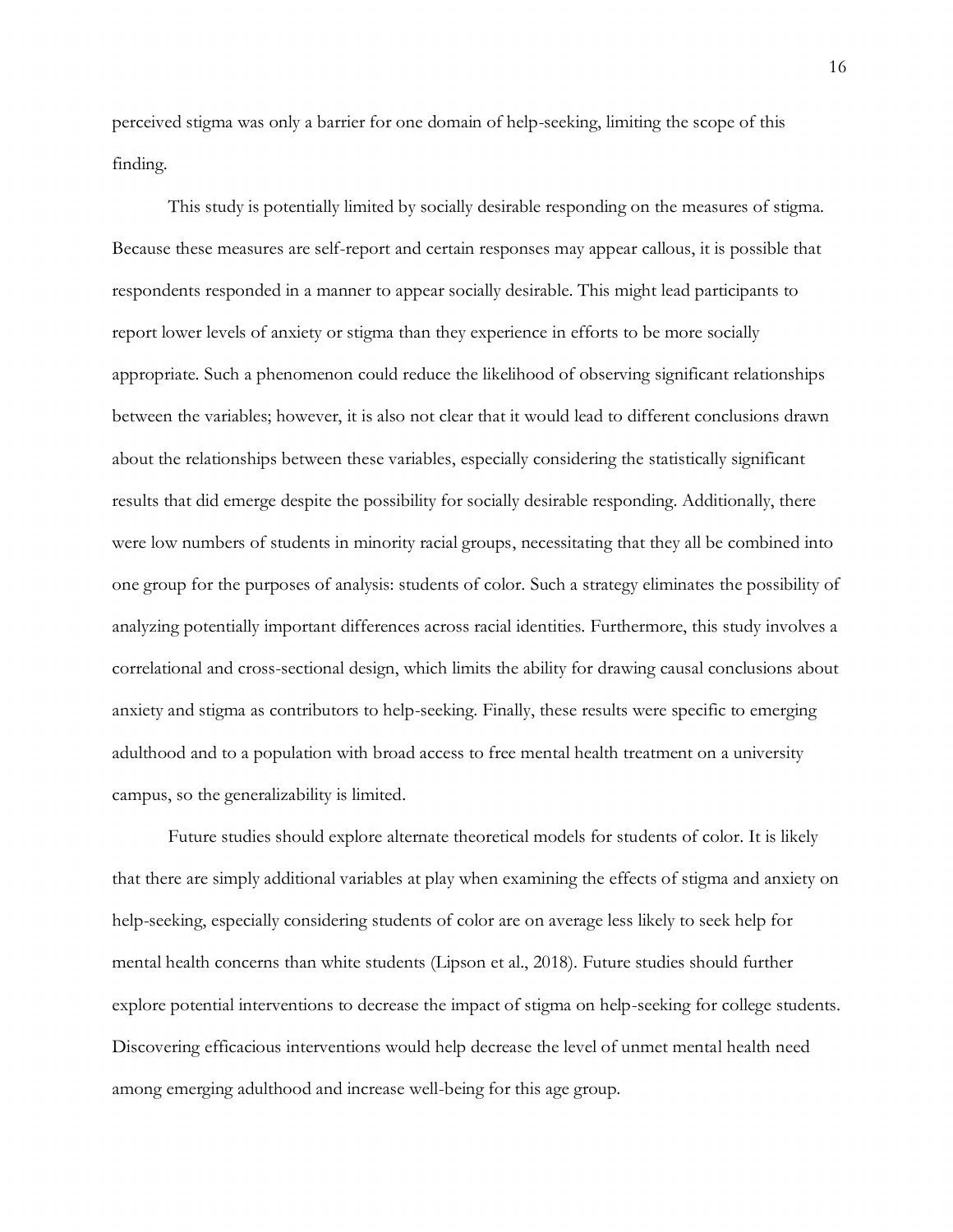#### References

- American College Health Association. (2009). American college health association-national college health assessment spring 2008 reference group data report (Abridged): the American college health association. *Journal of American College Health*, *57*(5), 477-488.
- Barney, L. J., Griffiths, K. M., Jorm, A. F., & Christensen, H. (2006). Stigma about depression and its impact on help-seeking intentions. *Australian & New Zealand Journal of Psychiatry*, 40(1), 51–54. https://doi.org/10.1080/j.1440-1614.2006.01741.x
- Becker, S. J., Swenson, R., Esposito-Smythers, C., Cataldo, A., & Spirito, A. (2014). Barriers to seeking mental health services among adolescents in military families. *Professional Psychology, Research and Practice, 45*(6), 504–513. https://doi.org/10.1037/a0036120
- Bonfiglio, R. A. (2016). Anticipating the future of mental health needs on campus: Anticipating the future of mental health. *New Directions for Student Services*, *2016*(156), 97–104. https://doi.org/10.1002/ss.20195
- Chandra, A., & Minkovitz, C. (2006). Stigma starts early: Gender differences in teen willingness to use mental health services. *Journal of Adolescent Health*, *38*(6), 754.e1-754.e8. https://doi.org/10.1016/j.jadohealth.2005.08.011
- Cheng, H.-L., McDermott, R. C., & Lopez, F. G. (2015). Mental health, self-stigma, and help-seeking intentions among emerging adults: An attachment perspective. *The Counseling Psychologist*, *43*(3), 463– 487. https://doi.org/10.1177/0011000014568203
- Clark, L. H., Hudson, J. L., Dunstan, D. A., & Clark, G. I. (2018). Barriers and facilitating factors to help‐ seeking for symptoms of clinical anxiety in adolescent males. *Australian Journal of Psychology*, *70*(3), 225–234. https://doi.org/10.1111/ajpy.12191
- Clement, S., Schauman, O., Graham, T., Maggioni, F., Evans-Lacko, S., Bezborodovs, N., Morgan, C., Rüsch, N., Brown, J. S. L., & Thornicroft, G. (2015). What is the impact of mental health-related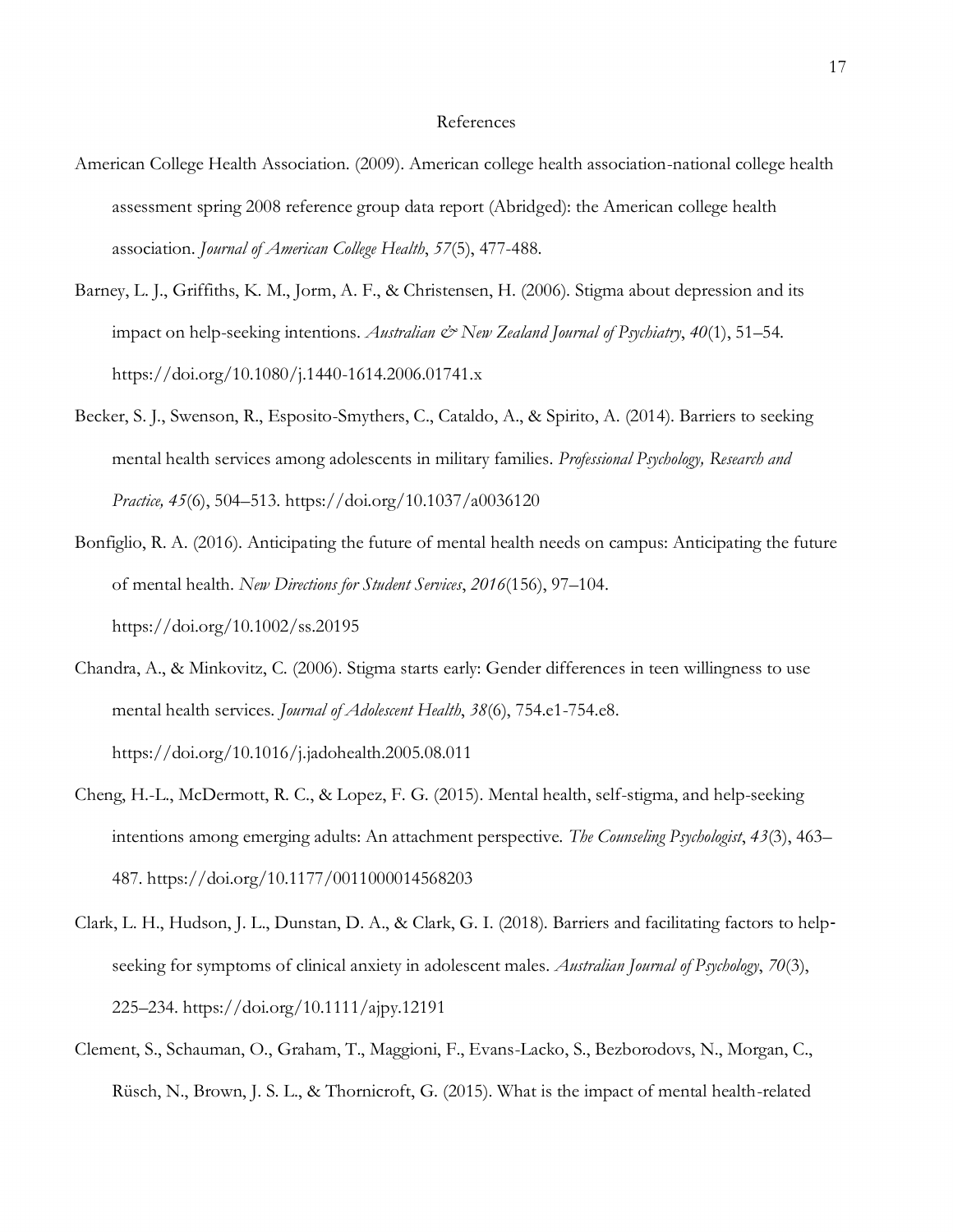stigma on help-seeking? A systematic review of quantitative and qualitative studies. *Psychological Medicine*, *45*(1), 11–27. https://doi.org/10.1017/S0033291714000129

- Crumb, L., Crowe, A., Averett, P., Harris, J. A., & Dart, C. (2021). "Look like you have it together": Examining mental illness stigma and help seeking among diverse emerging adults. *Emerging Adulthood*, *9*(6), 702–711. https://doi.org/10.1177/2167696819852563
- Davlasheridze, M., Goetz, S. J., & Han, Y. (2018). The effect of mental health on US County economic growth. *Review of Regional Studies, 48(*2), 155-171.
- Downs, N., Galles, E., Skehan, B., & Lipson, S. K. (2018). Be true to our schools—Models of care in college mental health. *Current Psychiatry Reports*, *20*(9), 72. https://doi.org/10.1007/s11920-018-0935-6
- Drum, D. J., Brownson, C., Burton Denmark, A., & Smith, S. E. (2009). New data on the nature of suicidal crises in college students: Shifting the paradigm. *Professional Psychology: Research and Practice*, *40*(3), 213–222. https://doi.org/10.1037/a0014465
- Eisenberg, D., Downs, M. F., Golberstein, E., & Zivin, K. (2009). Stigma and help seeking for mental health among college students. *Medical Care Research and Review*, *66*(5), 522–541. https://doi.org/10.1177/1077558709335173
- Eisenberg, D., Golberstein, E., & Gollust, S. E. (2007). Help-seeking and access to mental health care in a university student population. *Medical Care*, *45*(7), 594–601. https://doi.org/10.1097/MLR.0b013e31803bb4c1
- Eisenberg, D., Hunt, J., & Speer, N. (2012). Help seeking for mental health on college campuses: Review of evidence and next steps for research and practice. *Harvard Review of Psychiatry, 20*(4), 222–232. https://doi.org/10.3109/10673229.2012.712839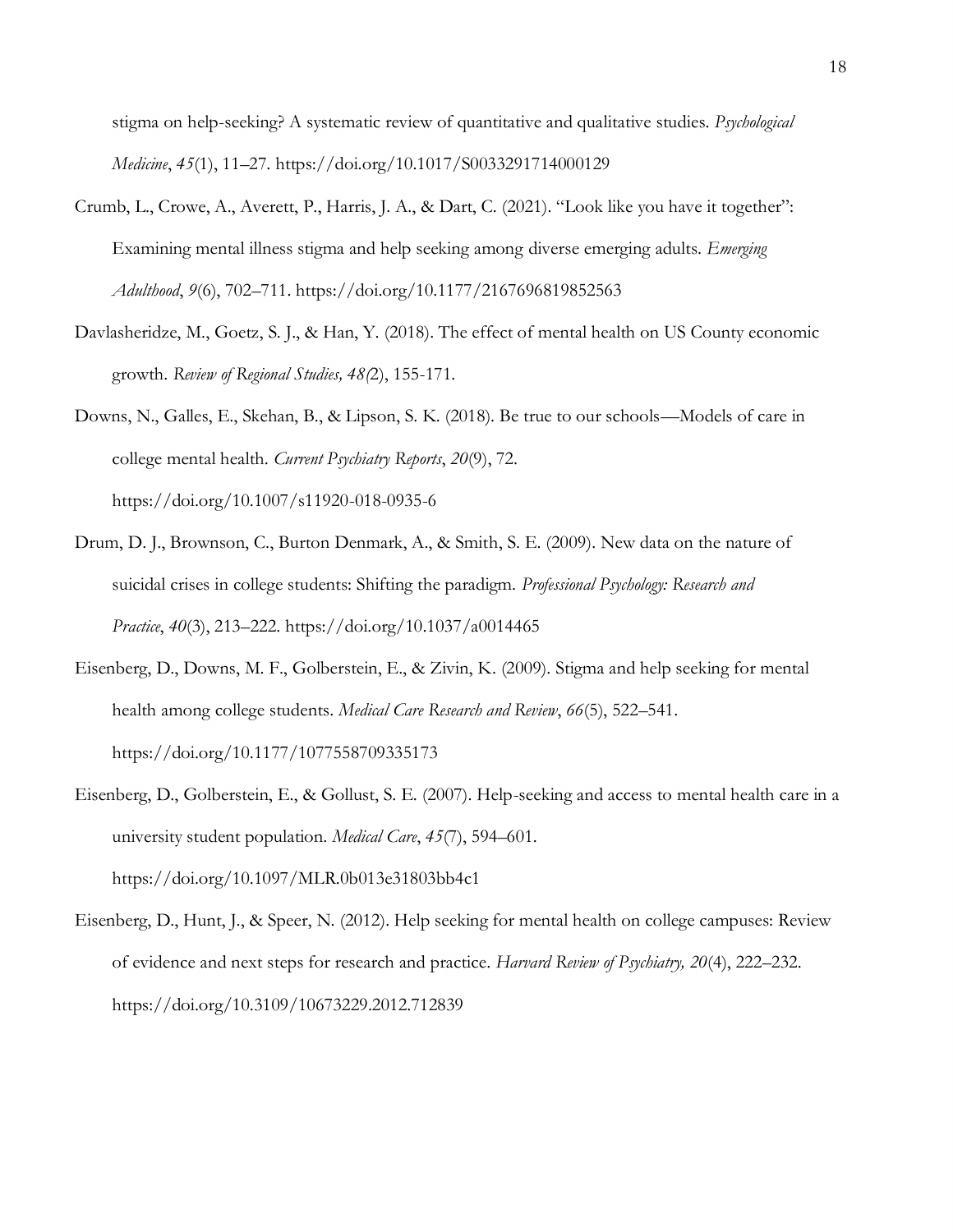- Eisenberg, D., Lipson, S. K., & Posselt, J. (2016). Promoting resilience, retention, and mental health: Promoting resilience, retention, and mental health. *New Directions for Student Services*, *2016*(156), 87– 95. https://doi.org/10.1002/ss.20194
- Eisenberg, D., Lipson, S. K., Ceglarek, P., Kern, A., & Phillips, M. V. (2018) College student mental health. Cimini, M. D., & Rivero, E. M. (Eds.). (2018). *Promoting behavioral health and reducing risk among college students: A comprehensive approach*. Routledge, Taylor & Francis Group.
- Fox, A. B., Earnshaw, V. A., Taverna, E. C., & Vogt, D. (2018). Conceptualizing and measuring mental illness stigma: The mental illness stigma framework and critical review of measures. *Stigma and Health*, *3*(4), 348–376. https://doi.org/10.1037/sah0000104
- Fox, A. B., Smith, B. N., & Vogt, D. (2018). How and when does mental illness stigma impact treatment seeking? Longitudinal examination of relationships between anticipated and internalized stigma, symptom severity, and mental health service use. *Psychiatry Research*, *268*, 15–20. https://doi.org/10.1016/j.psychres.2018.06.036
- Fox, A. B., Vogt, D., Boyd, J. E., Earnshaw, V. A., Janio, E. A., Davis, K., Eikey, E. V., Schneider, M., Schueller, S. M., Stadnick, N. A., Zheng, K., Mukamel, D. B., & Sorkin, D. H. (2021, July 1). Mental illness, problem, disorder, distress: does terminology matter when measuring stigma? *Stigma and Health*. Advance online publication. http://dx.doi.org/10.1037/sah0000329
- Hanrahan, F., Field, A. P., Jones, F. W., & Davey, G. C. L. (2013). A meta-analysis of cognitive therapy for worry in generalized anxiety disorder. *Clinical Psychology Review*, *33*(1), 120–132. https://doi.org/10.1016/j.cpr.2012.10.008
- Hayes, A. F. (2013). Introduction to mediation, moderation, and conditional process analysis: A regression-based approach. New York, NY: Guilford Press.
- Hendry, L. B., & Kloep, M. (2007). Conceptualizing emerging adulthood: Inspecting the emperor's new clothes? *Child Development Perspectives*, *1*(2), 74–79. https://doi.org/10.1111/j.1750-8606.2007.00017.x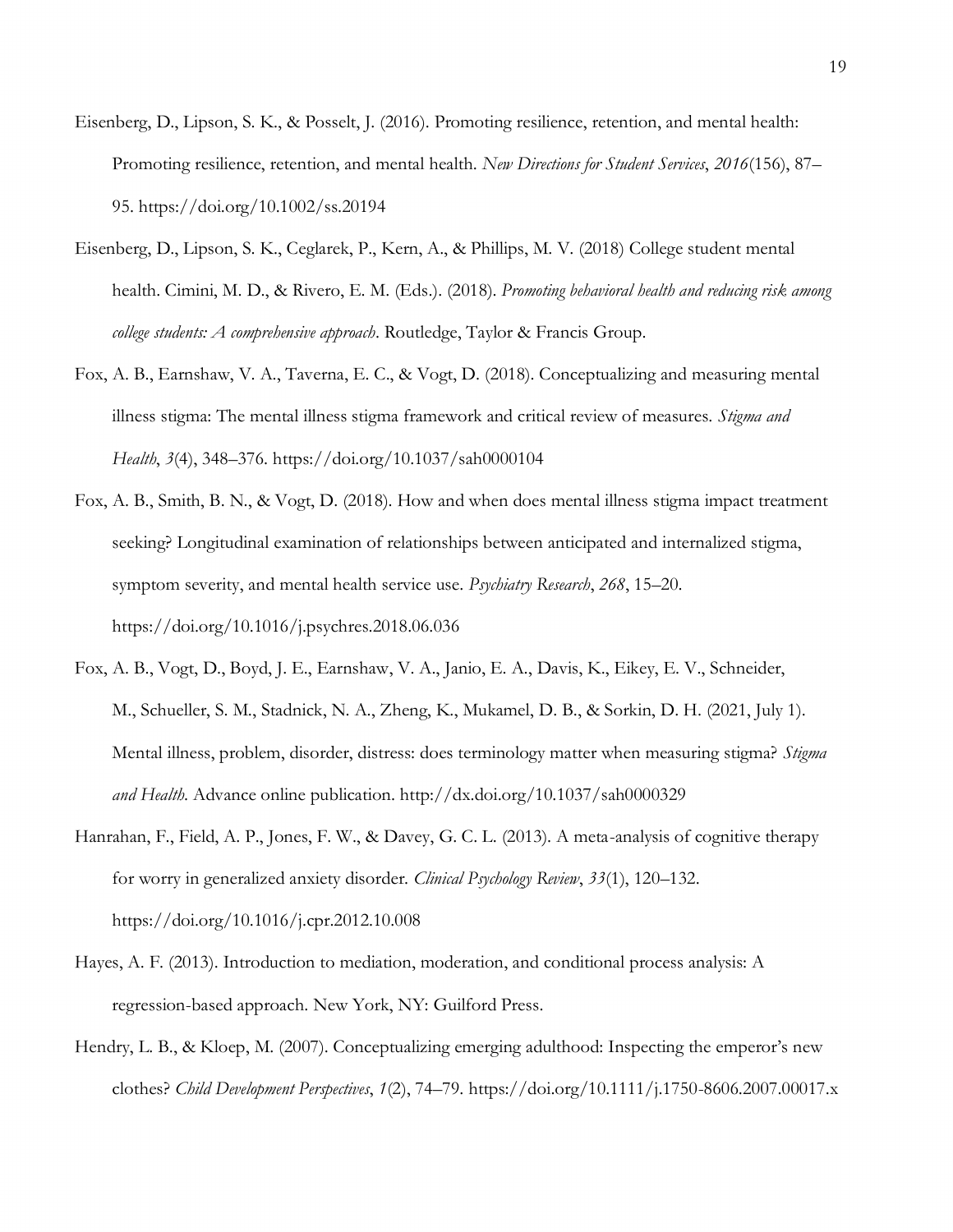- Hundert, C. G., Hareli, M., & Conley, C. S. (2021, May 27). Honest, open, proud—college: followup effects of a peer-led group for reducing the stigma of mental illness. *Stigma and Health*. Advance online publication. http://dx.doi.org/10.1037/sah0000326
- Hunt, J., & Eisenberg, D. (2010). Mental health problems and help-seeking behavior among college students. *Journal of Adolescent Health, 46*(1), 3–10. https://doi.org/10.1016/j.jadohealth.2009.08.008
- Kessler, R. C., Amminger, G. P., Aguilar-Gaxiola, S., Alonso, J., Lee, S., & Üstün, T. B. (2007). Age of onset of mental disorders: A review of recent literature: *Current Opinion in Psychiatry*, *20*(4), 359–364. https://doi.org/10.1097/YCO.0b013e32816ebc8c
- Lipson, S. K., Jones, J. M., Taylor, C. B., Wilfley, D. E., Eichen, D. M., Fitzsimmons-Craft, E. E., & Eisenberg, D. (2017). Understanding and promoting treatment-seeking for eating disorders and body image concerns on college campuses through online screening, prevention and intervention. *Eating Behaviors*, *25*, 68–73. https://doi.org/10.1016/j.eatbeh.2016.03.020
- Lipson, S. K., Kern, A., Eisenberg, D., & Breland-Noble, A. M. (2018). Mental health disparities among college students of color. *Journal of Adolescent Health*, *63*(3), 348–356. https://doi.org/10.1016/j.jadohealth.2018.04.014
- Locke, B., Wallace, D., & Brunner, J. (2016). Emerging issues and models in college mental health services: Emerging issues and models in college mental health services. *New Directions for Student Services*, *2016*(156), 19–30. https://doi.org/10.1002/ss.20188
- MacLeod, K. B., & Brownlie, E. B. (2014). Mental health and transitions from adolescence to emerging adulthood: Developmental and diversity considerations. *Canadian Journal of Community Mental Health*, *33*(1), 77–86. https://doi.org/10.7870/cjcmh-2014-007
- McDonagh, C., Lynch, H., & Hennessy, E. (2021). Do stigma and level of social anxiety predict adolescents' help‐seeking intentions for social anxiety disorder? *Early Intervention in Psychiatry*, eip.13197. https://doi.org/10.1111/eip.13197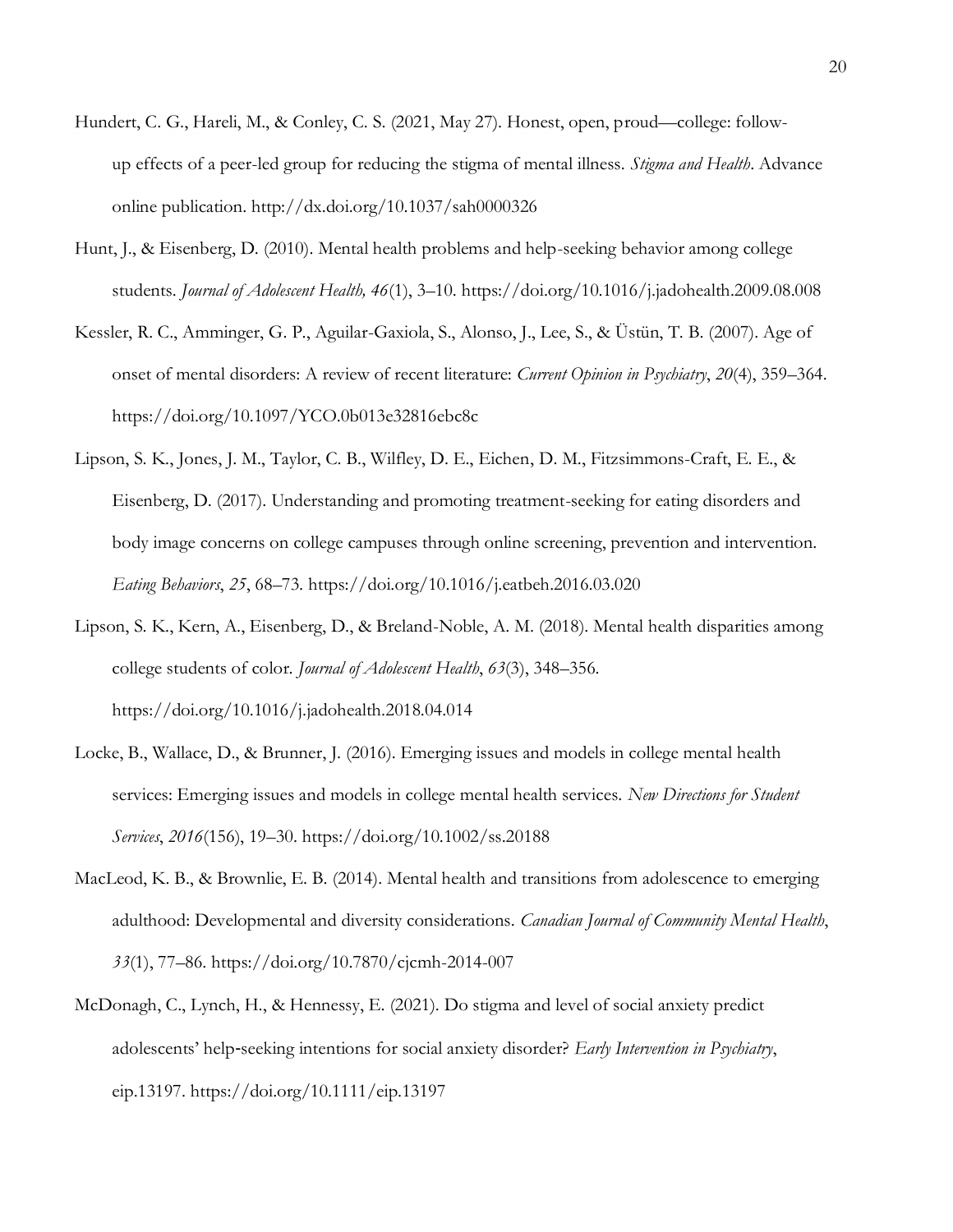- Nearchou, F. A., Bird, N., Costello, A., Duggan, S., Gilroy, J., Long, R., McHugh, L., & Hennessy, E. (2018). Personal and perceived public mental-health stigma as predictors of help-seeking intentions in adolescents. *Journal of Adolescence*, *66*, 83–90. https://doi.org/10.1016/j.adolescence.2018.05.003
- Patel, V., Flisher, A. J., Hetrick, S., & McGorry, P. (2007). Mental health of young people: A global public-health challenge. *The Lancet*, *369*(9569), 1302–1313. https://doi.org/10.1016/S0140- 6736(07)60368-7
- Posselt, J. R., & Lipson, S. K. (2016). Competition, anxiety, and depression in the college classroom: Variations by student identity and field of study. *Journal of College Student Development*, *57*(8), 973–989. https://doi.org/10.1353/csd.2016.0094
- Prieto-Welch, S. L. (2016). International student mental health: International student mental health. *New Directions for Student Services*, *2016*(156), 53–63. https://doi.org/10.1002/ss.20191
- Radez, J., Reardon, T., Creswell, C., Lawrence, P. J., Evdoka-Burton, G., & Waite, P. (2021). Why do children and adolescents (Not) seek and access professional help for their mental health problems? A systematic review of quantitative and qualitative studies. *European Child & Adolescent Psychiatry*, *30*(2), 183–211. https://doi.org/10.1007/s00787-019-01469-4
- Salaheddin, K., & Mason, B. (2016). Identifying barriers to mental health help-seeking among young adults in the UK: A cross-sectional survey. *British Journal of General Practice*, *66*(651), e686–e692. https://doi.org/10.3399/bjgp16X687313
- Satcher, D. (2000). Mental health: A report of the surgeon general--executive summary. *Professional Psychology: Research and Practice*, *31*(1), 5–13. https://doi.org/10.1037/0735-7028.31.1.5
- Schomerus, G., Auer, C., Rhode, D., Luppa, M., Freyberger, H. J., & Schmidt, S. (2012). Personal stigma, problem appraisal and perceived need for professional help in currently untreated depressed persons. *Journal of Affective Disorders*, *139*(1), 94–97. https://doi.org/10.1016/j.jad.2012.02.022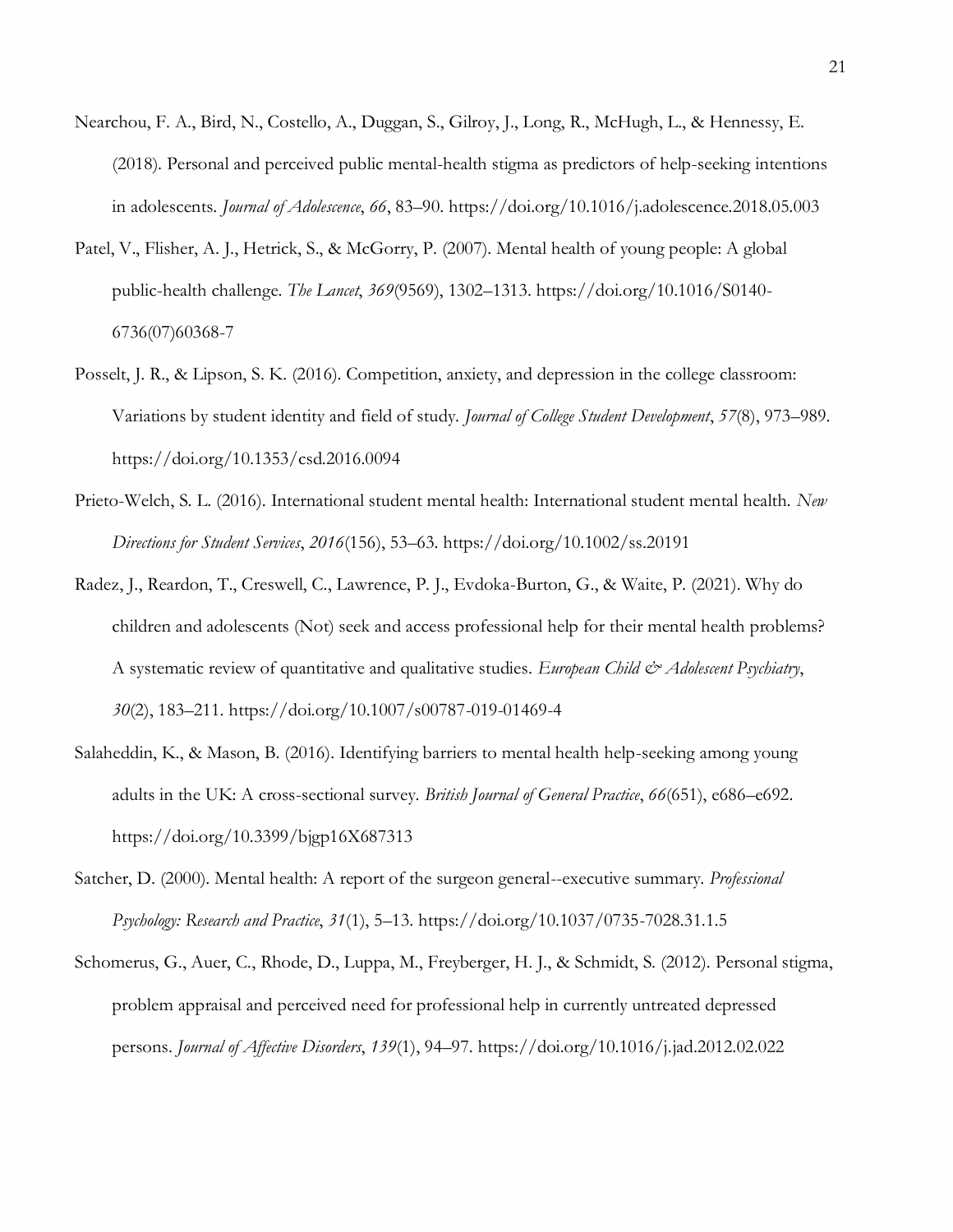- Stock, S. R., & Levine, H. (2016). Common mental health issues: Common mental health issues. *New Directions for Student Services*, *2016*(156), 9–18. https://doi.org/10.1002/ss.20187
- Strassle, C. G. (2018). Reducing mental illness stigma in the classroom: An expanded methodology. *Teaching of Psychology*, *45*(4), 351–357. https://doi.org/10.1177/0098628318796922
- Yap, M. B. H., Reavley, N. J., & Jorm, A. F. (2013). Associations between stigma and help-seeking intentions and beliefs: Findings from an Australian national survey of young people. *Psychiatry Research*, *210*(3), 1154–1160. https://doi.org/10.1016/j.psychres.2013.08.029
- Wang, P. S., Aguilar-Gaxiola, S., Alonso, J., Angermeyer, M. C., Borges, G., Bromet, E. J., Bruffaerts, R., de Girolamo, G., de Graaf, R., Gureje, O., Haro, J. M., Karam, E. G., Kessler, R. C., Kovess, V., Lane, M. C., Lee, S., Levinson, D., Ono, Y., Petukhova, M., … Wells, J. E. (2007). Use of mental health services for anxiety, mood, and substance disorders in 17 countries in the WHO world mental health surveys. *The Lancet*, *370*(9590), 841–850. https://doi.org/10.1016/S0140-6736(07)61414-7
- Weitz, E., Kleiboer, A., Straten, A. van, & Cuijpers, P. (2018). The effects of psychotherapy for depression on anxiety symptoms: A meta-analysis. *Psychological Medicine, 48*(13), 2140–2152. https://doi.org/10.1017/S0033291717003622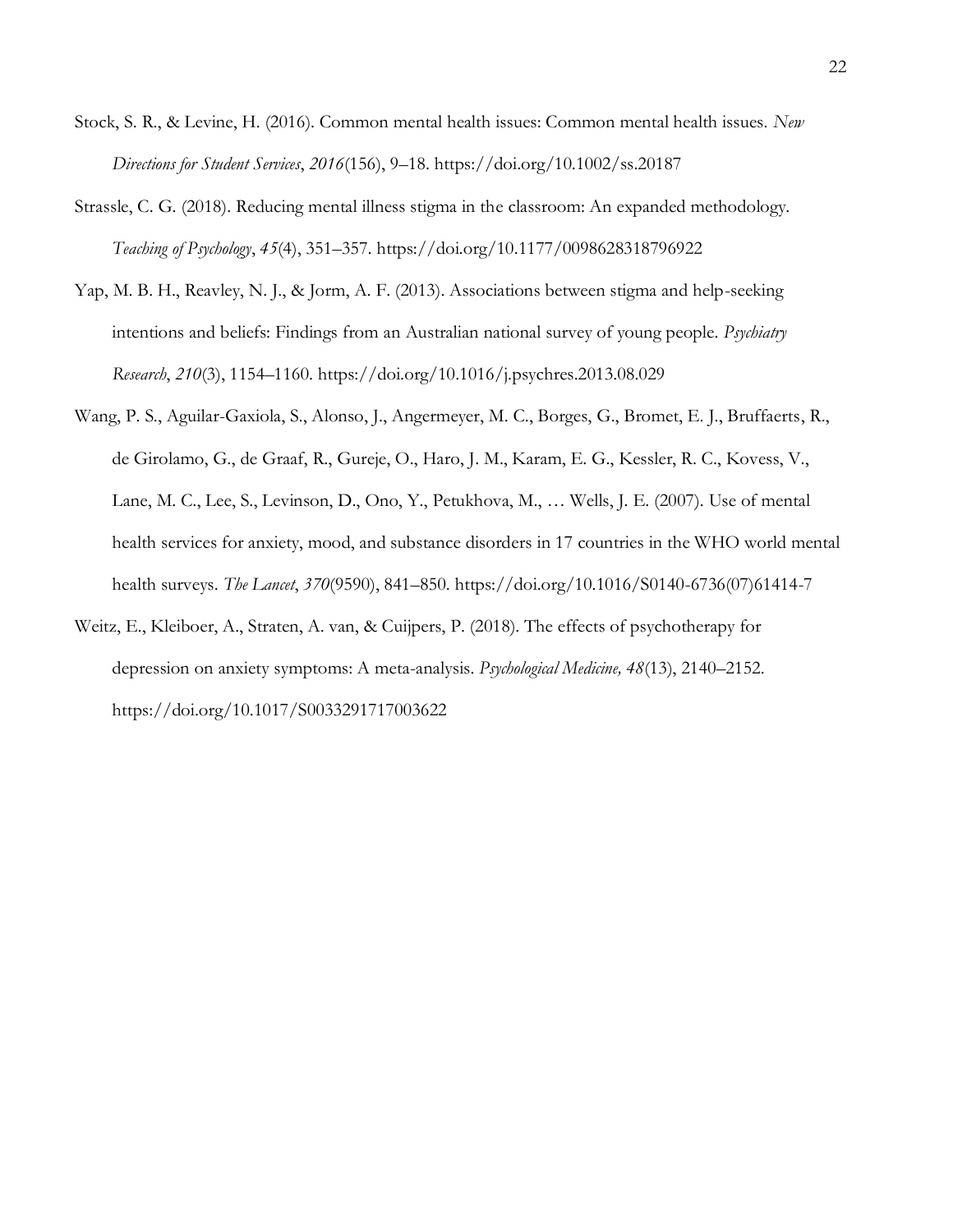Tables and Figures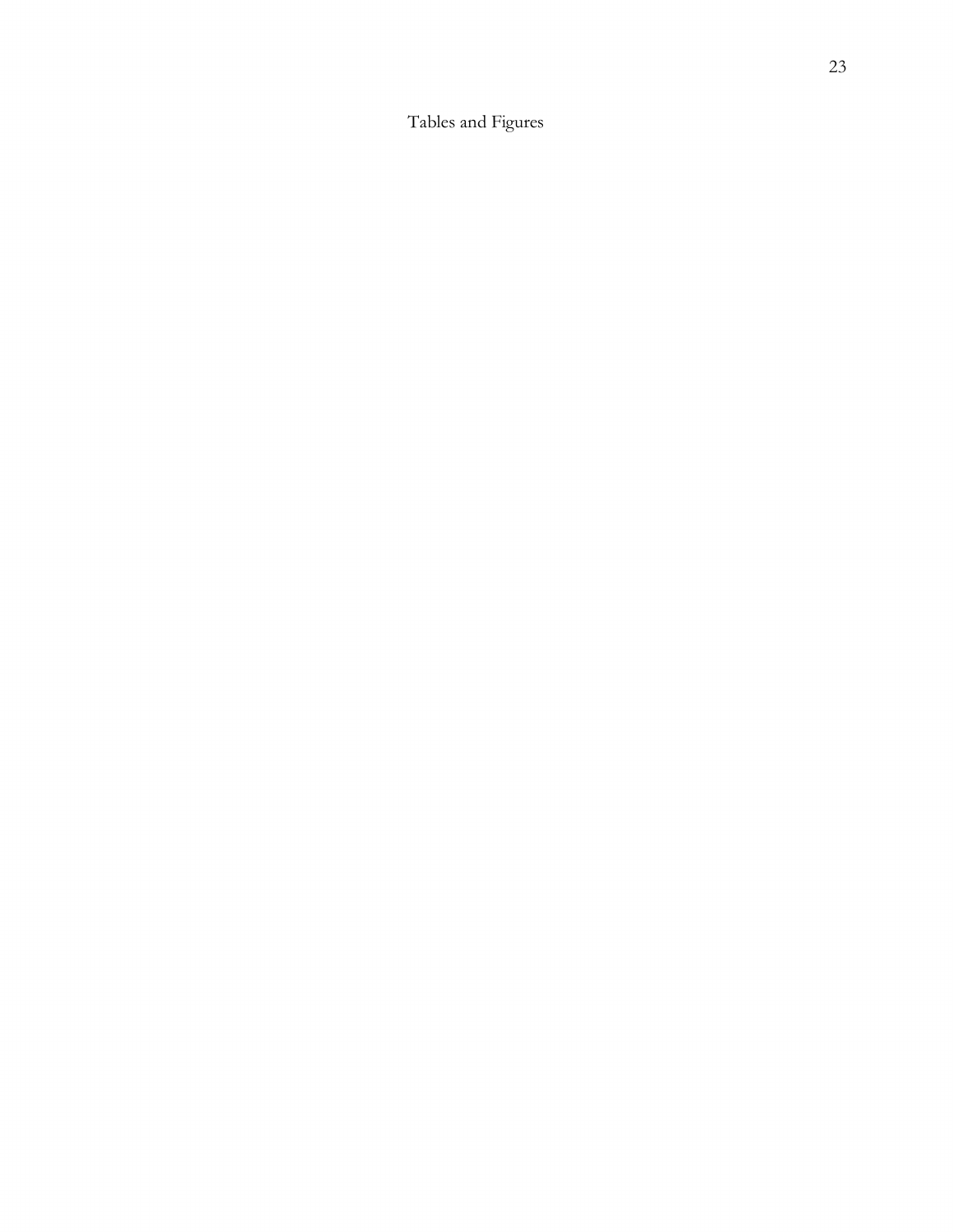## Table 1

# *Descriptive Statistics*

| Variable                      | Min. | Max.  | Mean | $\pmb{S}\pmb{D}$ |  |
|-------------------------------|------|-------|------|------------------|--|
| Anxiety                       | 0.00 | 21.00 | 6.39 | 5.28             |  |
| Perceived Stigma              | 1.00 | 6.00  | 2.77 | 1.01             |  |
| Personal Stigma               | 1.00 | 4.67  | 1.53 | 0.69             |  |
| Current Enrollment in Therapy | 0.00 | 1.00  | 0.48 | 0.50             |  |
| Perceived Need for Therapy    | 1.00 | 6.00  | 3.86 | 1.81             |  |

Note.  $0 = not currently in therapy, 1 = currently in therapy.$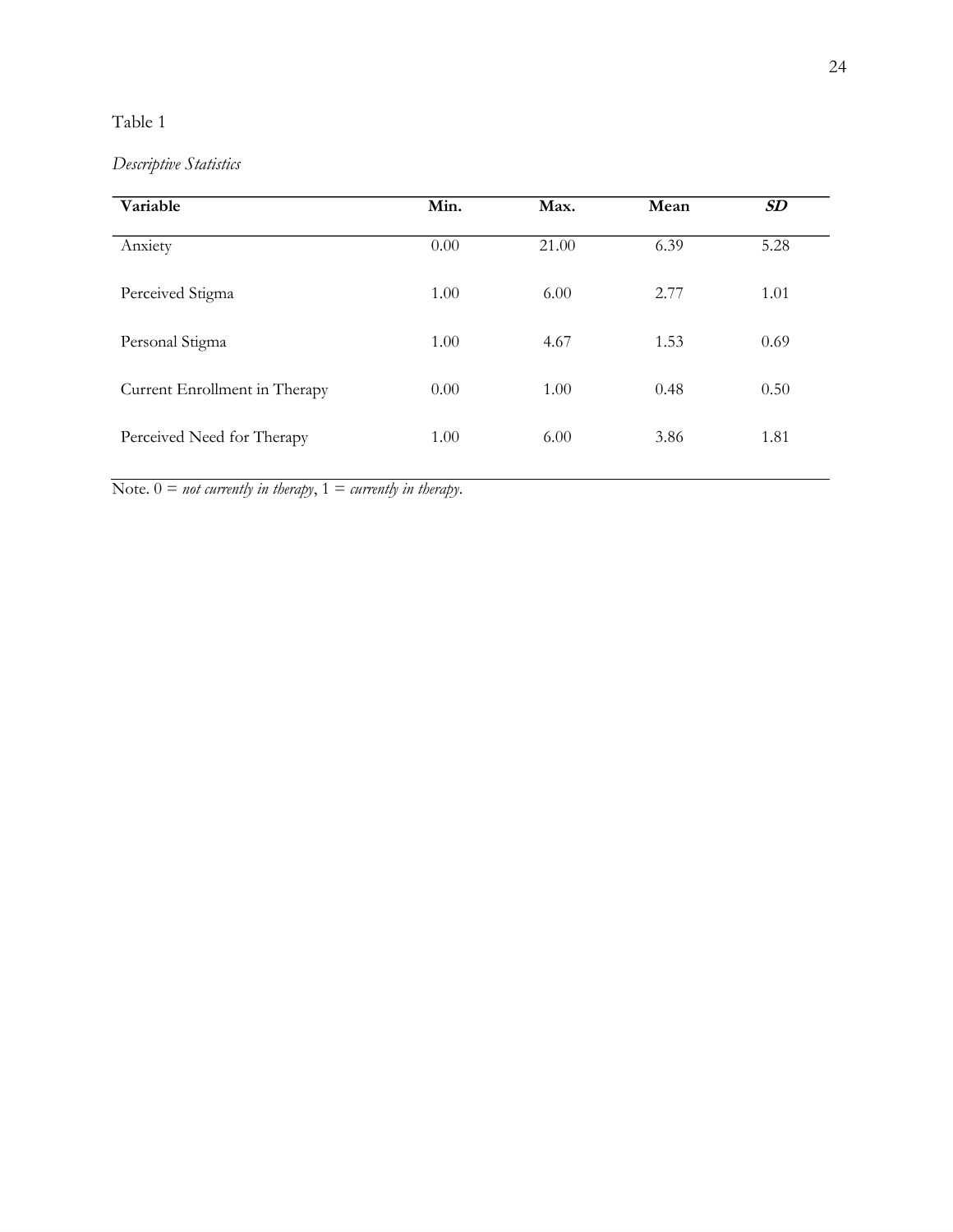### Table 2

# *Bivariate Correlations*

| Variable                         |          | 2        | 3      | 4        |
|----------------------------------|----------|----------|--------|----------|
| 1. Anxiety                       |          |          |        |          |
| 2. Perceived Stigma              | $.17***$ |          |        |          |
| 3. Personal Stigma               | .05      | $.32**$  |        |          |
| 4. Current Enrollment in Therapy | $.24**$  | .003     | $-.11$ |          |
| 5. Perceived Need for Therapy    | $.47***$ | $.15***$ | .02    | $.32***$ |

Note.  $0 =$  *not currently in therapy*,  $1 =$  *currently in therapy*.  $*$   $p < .05$ .  $**$   $p < .01$ .  $***$   $p < .001$ .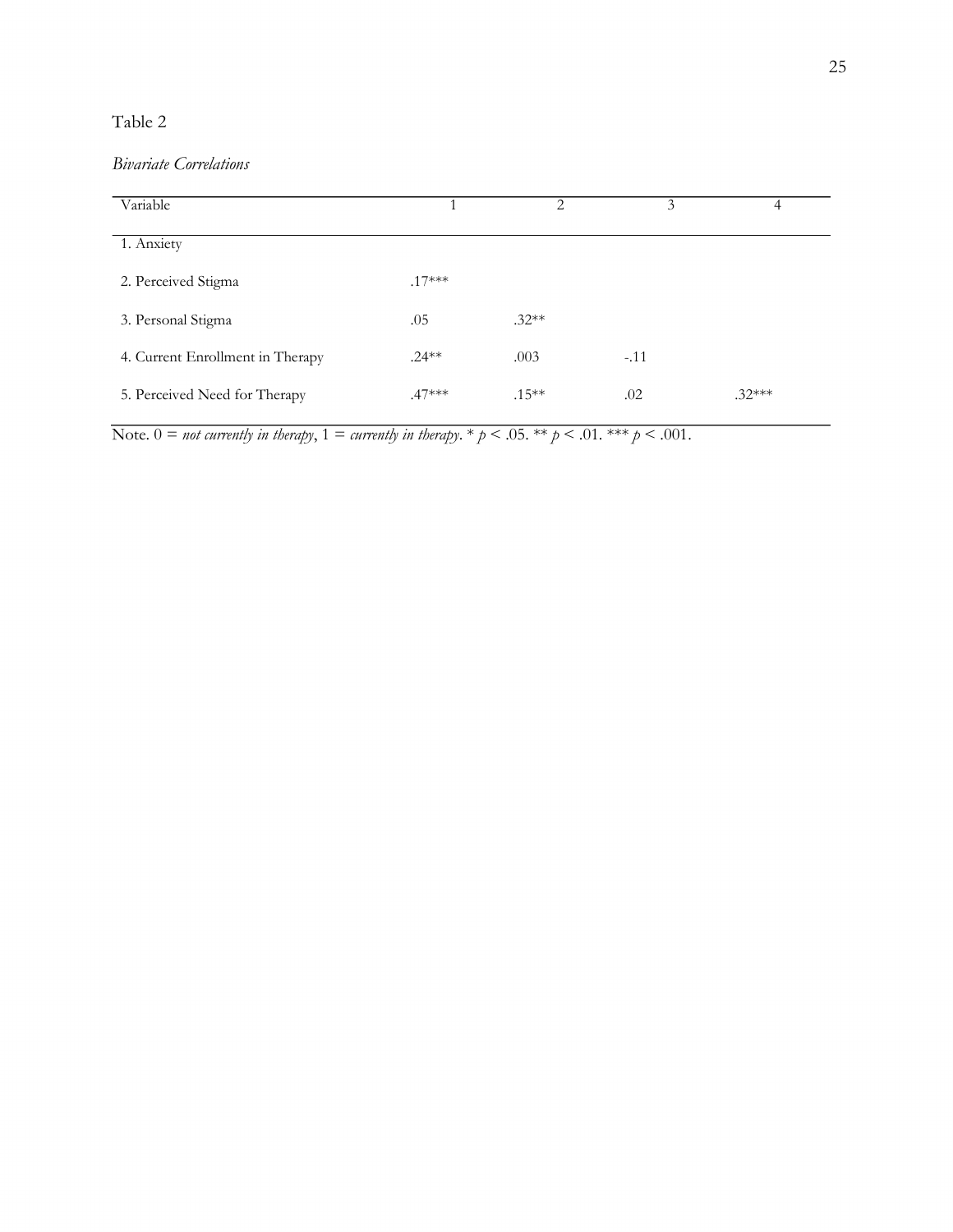# Table 3

# *Mean Differences by Race*

|                                                         |   | Students<br>White<br>of Color |                     |     |                  |    | 95% Confidence  | Interval |       |
|---------------------------------------------------------|---|-------------------------------|---------------------|-----|------------------|----|-----------------|----------|-------|
|                                                         | M | SD.                           | М                   | SD. | $t$ -test        | df | Mean Difference | Lower    | Upper |
| Level of Anxiety                                        |   |                               | 6.61 5.41 5.97 5.09 |     | 1.18 438 0.24    |    | 0.64            | $-0.42$  | 1.7   |
| Current Enrollment in Therapy $0.46$ $0.5$ $0.49$ $0.5$ |   |                               |                     |     | $-0.28$ 153 0.78 |    | $-0.03$         | $-0.2$   | 0.15  |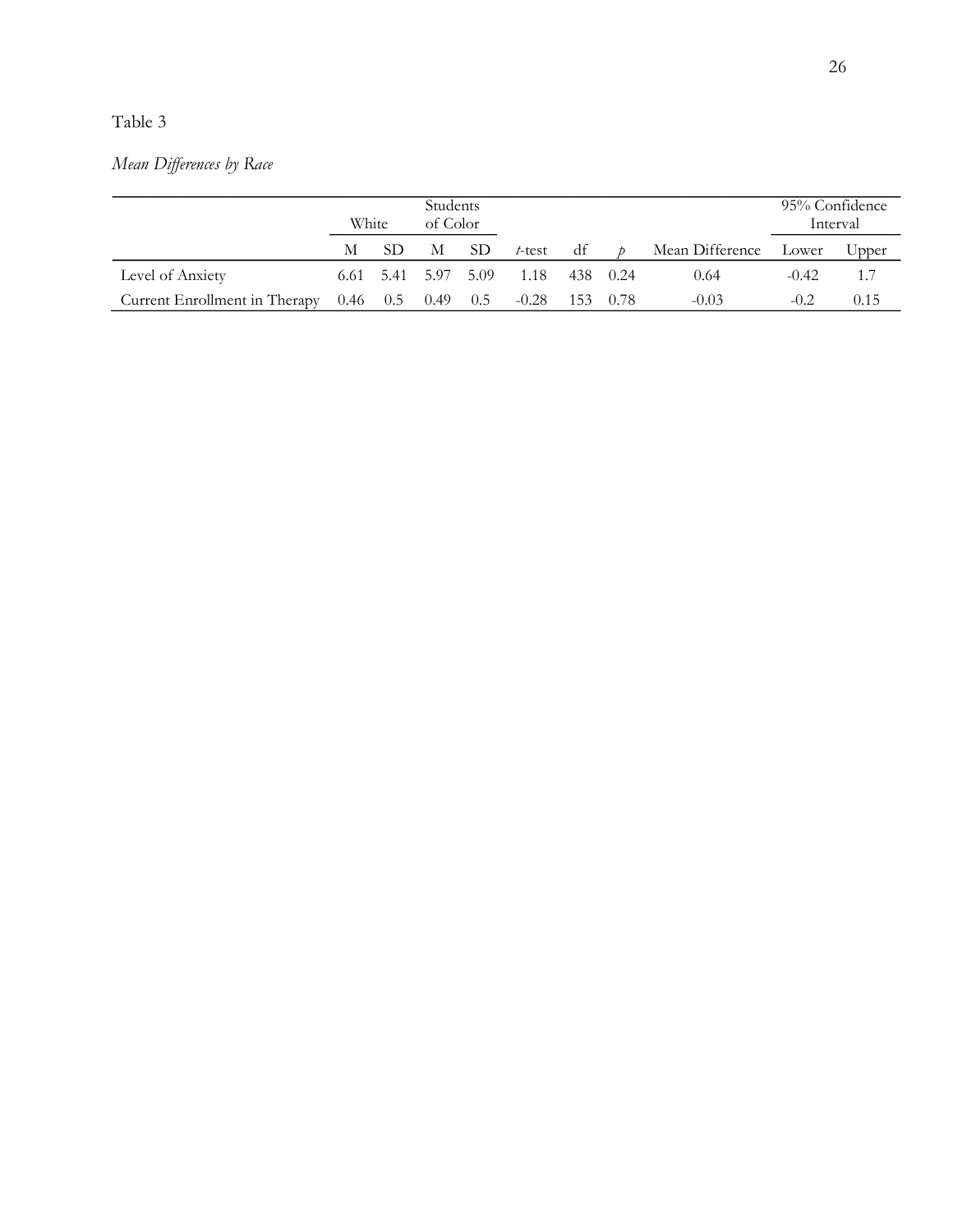*Scatterplot Depicting the Linear and Quadratic Relationship between Anxiety and Perceived Need*



*Note.* Mean-centered anxiety is shown on the *X*-axis.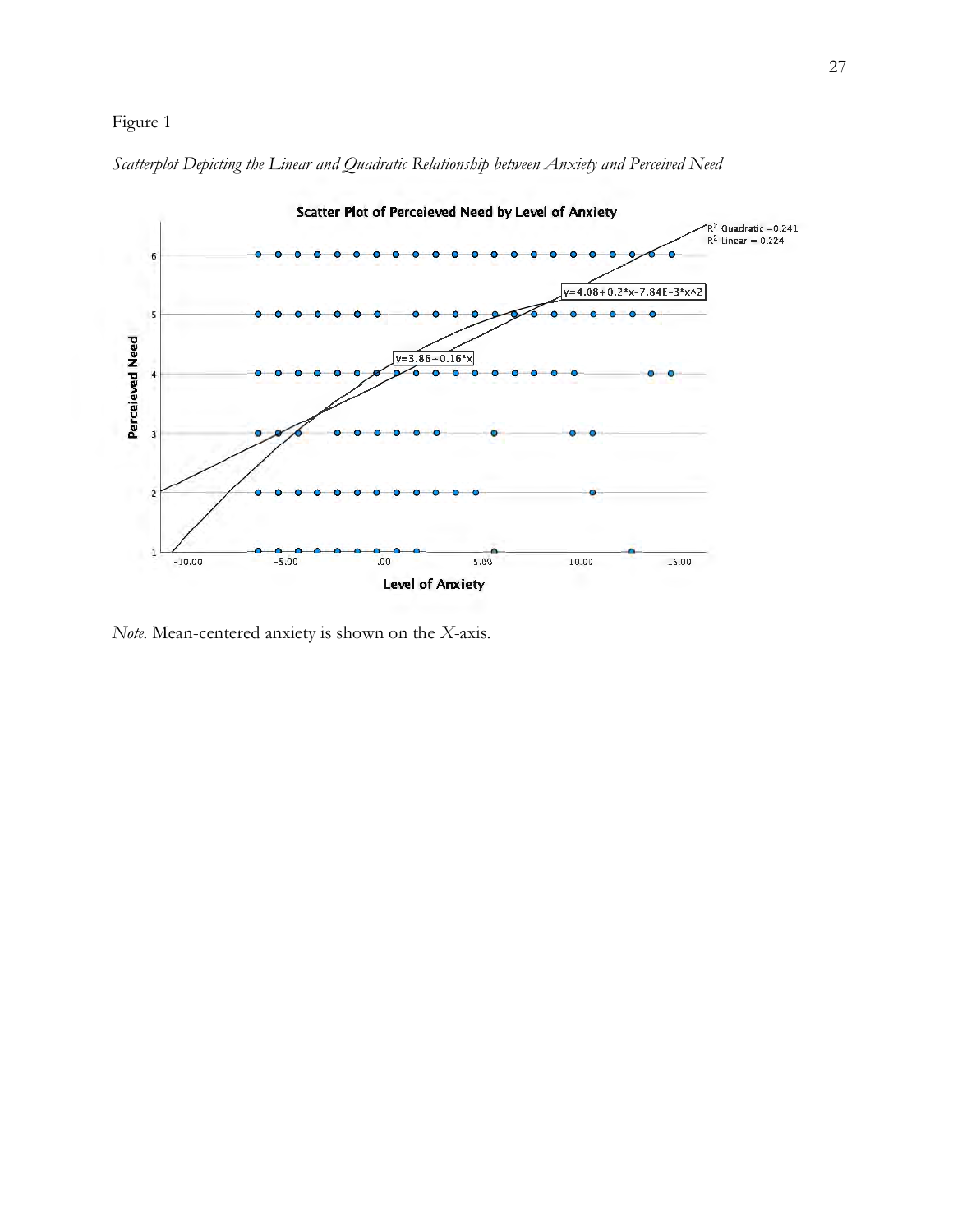

*The Relationship between Anxiety and Perceived Need as Moderated by Perceived Stigma*

*Note.* Evaluated using a multiple logistic regression model and PROCESS macro v. 4.0 (Hayes, 2013).  $B = -0.03$ ,  $SE = 0.01$ ,  $p = .02$ . Additionally,  $p < .0001$  for all simple slopes.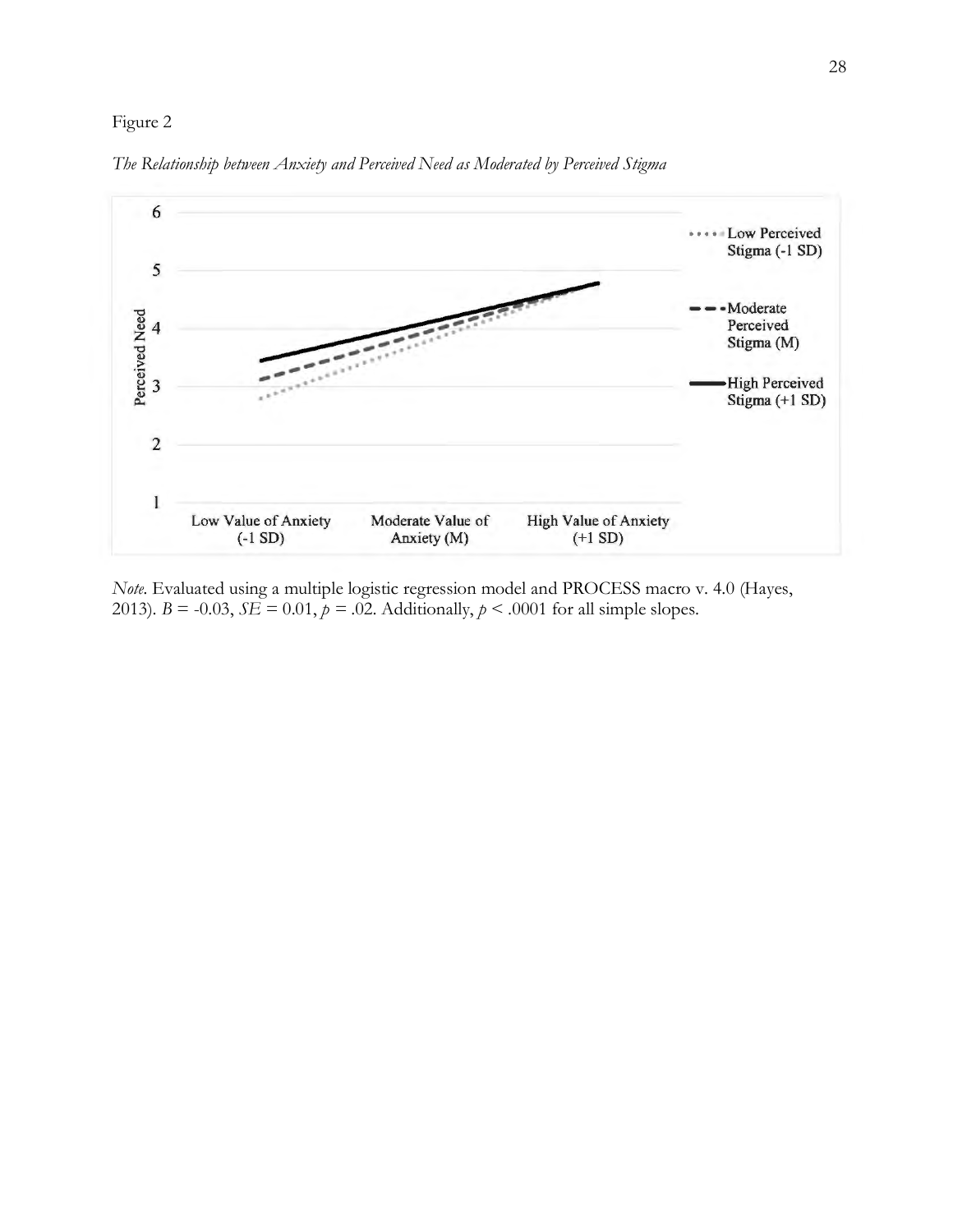

*The Relationship between Anxiety and Current Enrollment in Therapy as Moderated by Personal Stigma*

*Note.* Evaluated using a multiple logistic regression model and PROCESS macro v. 4.0 (Hayes, 2013).  $B = 0.16$ ,  $SE = 0.07$ ,  $p = .02$ . Additionally,  $p = .002$  for moderate and high levels of stigma, and  $p = .28$  at low levels of personal stigma for simple slopes (*note*  $* p < .05$ ).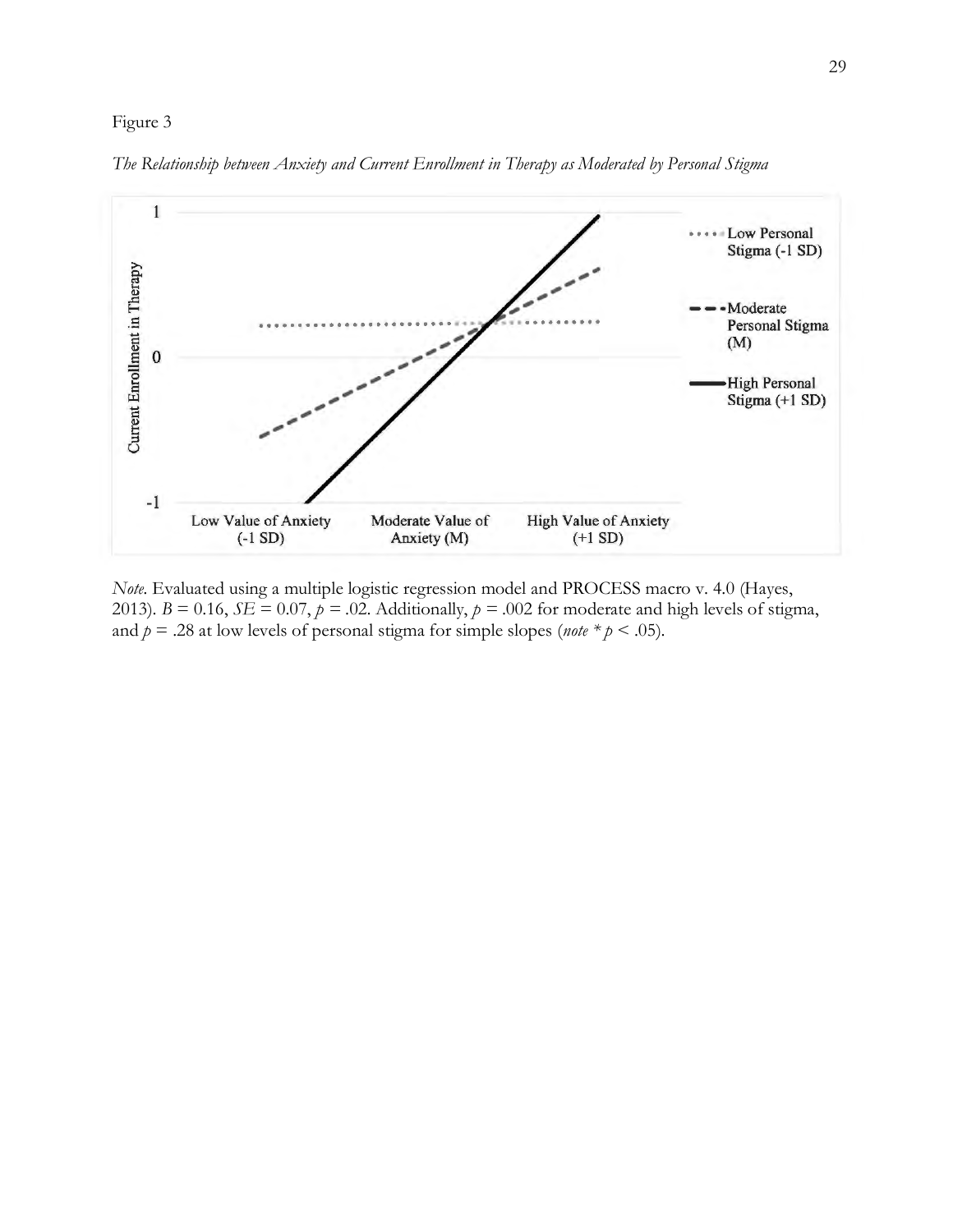



*Note.* Evaluated using a multiple logistic regression model and PROCESS macro v. 4.0 (Hayes, 2013). White students (left graph):  $B = 0.10$ ,  $SE = 0.04$ ,  $p = .02$ . Additionally,  $p = .97$  for low,  $p =$ .02 for moderate, and  $p = 0.002$  for high levels of perceived stigma for simple slopes. Students of color (right graph):  $B = -0.43$ ,  $SE = 0.36$ ,  $p = .23$ . All simple slopes *ns*.